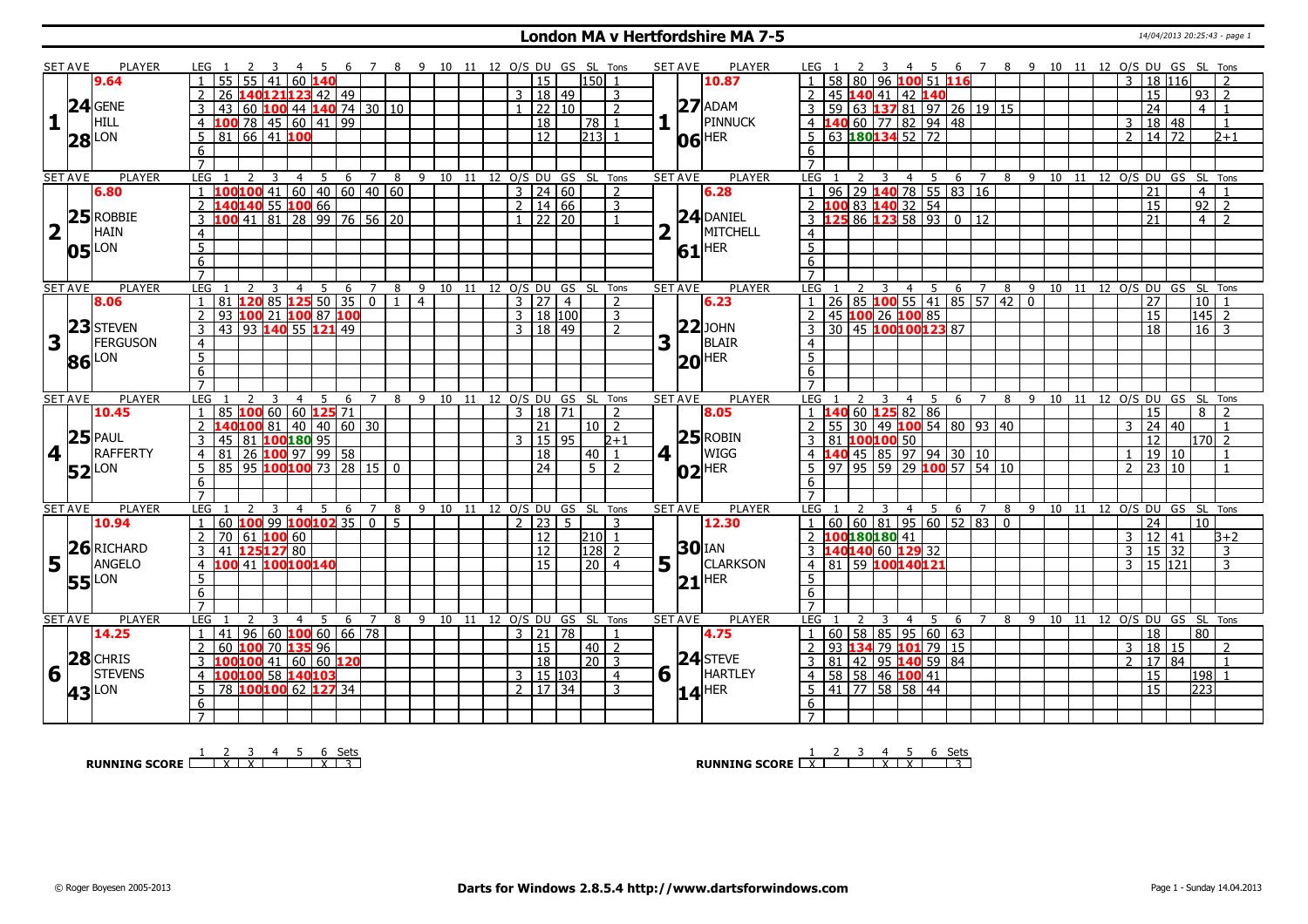### **London MA v Hertfordshire MA 7-5** 14/04/2013 20:25:43 - page 2

|                                                 | <b>SET AVE</b>      | <b>PLAYER</b>     | LEG 1                                                                   | - 6                    | 7 8 9 10 11 12 O/S DU GS SL Tons |                                |                            |               |                     |                      |      | <b>SET AVE</b>   | <b>PLAYER</b>       | LEG 1                                                                                                                                                                               |                |                       |        |                |           |       | 4 5 6 7 8 9 10 11 12 O/S DU GS SL Tons |                          |                     |
|-------------------------------------------------|---------------------|-------------------|-------------------------------------------------------------------------|------------------------|----------------------------------|--------------------------------|----------------------------|---------------|---------------------|----------------------|------|------------------|---------------------|-------------------------------------------------------------------------------------------------------------------------------------------------------------------------------------|----------------|-----------------------|--------|----------------|-----------|-------|----------------------------------------|--------------------------|---------------------|
|                                                 |                     | 7.85              | $60 \, 180 \, 26 \, 140$                                                |                        |                                  |                                |                            |               | 2   17   40         | $2 + 1$              |      |                  | 8.27                | 40 45                                                                                                                                                                               | 60             | $50 \mid 55 \mid 83$  |        |                |           |       |                                        | 18                       | 68                  |
|                                                 |                     |                   | 55 125 47 99 50 30<br>95                                                |                        |                                  |                                |                            | $\mathbf{1}$  | $19$ 30             | $\overline{1}$       |      |                  |                     | 2   58   26   60 $\frac{100}{85}$   $\frac{100}{100}$                                                                                                                               |                |                       |        |                |           |       |                                        | $\overline{18}$          | $\overline{72}$   2 |
|                                                 |                     | $25$ NICKY        | 24   95   99   59   64                                                  |                        |                                  |                                |                            |               | $\overline{15}$     | 160                  |      |                  | $25$ DAVID          | 3   60   30   81   140140 50                                                                                                                                                        |                |                       |        |                |           |       | 3                                      | 18 50                    | $\overline{z}$      |
| $\overline{\mathbf{z}}$                         |                     | <b>TURNER</b>     | 60 $100100$ 27 $140$ 66 8<br>$\overline{4}$                             |                        |                                  |                                |                            |               | $2 \ 20 \ 8$        | 3                    |      |                  | MANSFIELD           | 4 60 100 41 81 76 107                                                                                                                                                               |                |                       |        |                |           |       |                                        | 18                       | $36 \mid 2$         |
|                                                 | <b>97</b> LON       |                   | 5                                                                       |                        |                                  |                                |                            |               |                     |                      |      |                  | $39$ <sup>HER</sup> | 5                                                                                                                                                                                   |                |                       |        |                |           |       |                                        |                          |                     |
|                                                 |                     |                   | 6                                                                       |                        |                                  |                                |                            |               |                     |                      |      |                  |                     | 6                                                                                                                                                                                   |                |                       |        |                |           |       |                                        |                          |                     |
|                                                 |                     |                   | $\overline{7}$                                                          |                        |                                  |                                |                            |               |                     |                      |      |                  |                     |                                                                                                                                                                                     |                |                       |        |                |           |       |                                        |                          |                     |
|                                                 | <b>SET AVE</b>      | <b>PLAYER</b>     | LEG <sub>1</sub><br>$\overline{2}$<br>3<br>4                            | 5<br>6 7               |                                  | 8 9 10 11 12 O/S DU GS SL Tons |                            |               |                     |                      |      | <b>SET AVE</b>   | <b>PLAYER</b>       | LEG 1                                                                                                                                                                               |                | 4 5                   | 6 7    |                |           |       | 8 9 10 11 12 0/S DU GS SL Tons         |                          |                     |
|                                                 |                     | 13.05             | L40 <mark>100</mark> 140 81   40                                        |                        |                                  |                                |                            | $\mathbf{1}$  | 13   40             | 3                    |      |                  | 11.42               | 40 55 100 50                                                                                                                                                                        |                |                       |        |                |           |       |                                        | 12                       | 156 2               |
|                                                 |                     |                   | 0   180   100   30   71   16   0<br>2                                   |                        |                                  |                                |                            |               | 21                  | $4B+1$               |      |                  |                     | $\frac{1}{2}$ $\frac{1}{100}$ $\frac{1}{25}$ $\frac{1}{60}$ $\frac{1}{25}$ $\frac{1}{60}$ $\frac{1}{25}$ $\frac{1}{28}$ $\frac{1}{28}$ $\frac{1}{66}$ $\frac{1}{50}$ $\frac{1}{20}$ |                |                       |        |                |           |       | 3                                      | 24   20                  | $\overline{2}$      |
|                                                 |                     | $25$ GRAHAM       | 45 <b>100 180</b> 54 38 0<br>60<br>3                                    |                        |                                  |                                |                            |               | $\overline{21}$     | 24 2+1               |      |                  | $24$ ALFIE          | 3 140 60 26 60 100 59 56                                                                                                                                                            |                |                       |        |                |           |       | $\mathcal{D}$                          | 20<br>56                 | $\overline{z}$      |
| $\overline{\mathbf{8}}$ $\overline{\mathbf{1}}$ |                     | RACKSTRAW         | 45 125 60 60 97 58 56<br>$\overline{4}$                                 |                        |                                  |                                |                            |               | $2$   20   56       | $\mathbf{1}$         |      | $8\sqrt{1}$      | SMITH               | $4   60   50   60   100   83   100   38$                                                                                                                                            |                |                       |        |                |           |       |                                        | 21                       | 10 <sup>2</sup>     |
|                                                 |                     |                   | 85   60   40   59 <b> 140</b>   41<br>5                                 |                        |                                  |                                |                            |               | $\overline{18}$     | 76 1                 |      |                  | $62$ <sup>HER</sup> | $5\ \ 100\ \ 83\ \ 137\ \ 54\ \ 141\ \ 86$                                                                                                                                          |                |                       |        |                |           |       | 3                                      | 18 86                    | $\overline{2}$      |
|                                                 | $82$ <sup>LON</sup> |                   | 6                                                                       |                        |                                  |                                |                            |               |                     |                      |      |                  |                     | 6                                                                                                                                                                                   |                |                       |        |                |           |       |                                        |                          |                     |
|                                                 |                     |                   | $\overline{7}$                                                          |                        |                                  |                                |                            |               |                     |                      |      |                  |                     |                                                                                                                                                                                     |                |                       |        |                |           |       |                                        |                          |                     |
|                                                 | <b>SET AVE</b>      | <b>PLAYER</b>     | LEG <sub>1</sub><br>3<br>$\overline{4}$                                 | $5\quad 6$             | 7 8 9 10 11 12 O/S DU GS SL Tons |                                |                            |               |                     |                      |      | <b>SET AVE</b>   | <b>PLAYER</b>       | LEG <sub>1</sub><br>$\overline{2}$                                                                                                                                                  | $\overline{3}$ | 456                   |        |                |           |       | 7 8 9 10 11 12 0/S DU GS SL Tons       |                          |                     |
|                                                 |                     | 11.64             | $180$ 78 140 83 10 10                                                   |                        |                                  |                                |                            | $\mathbf{1}$  | 16 10               | $2+1$                |      |                  | 11.60               | 1   60   41   100   60   41   41                                                                                                                                                    |                |                       |        |                |           |       |                                        | $\overline{18}$          | $158$ 1             |
|                                                 |                     |                   | 17<br>38<br>l 62 l                                                      | 59 80 22               |                                  |                                |                            |               | 18                  | 223                  |      |                  |                     | 2 100100100 65 96 40                                                                                                                                                                |                |                       |        |                |           |       |                                        | 16 40                    | 3                   |
|                                                 |                     | $25$ OLIVER       | 180 60 41 85 45 90<br>3                                                 |                        |                                  |                                |                            | $\mathcal{E}$ | 18 90               | $1 + 1$              |      |                  | $26$ ANTHONY        | $45$ 59 81 41 100 60<br>3                                                                                                                                                           |                |                       |        |                |           |       |                                        | $\overline{18}$          | $115$ 1             |
| $\overline{9}$                                  | l I                 | <b>STELL</b>      | 119180125 57 0 15<br>$\overline{4}$                                     |                        |                                  |                                |                            |               | 18                  | $5B+1$               |      | $9^{\text{L}}$   | <b>TARRY</b>        | 4 60 140180 96 17 8                                                                                                                                                                 |                |                       |        |                |           |       |                                        | 16<br>8                  | $2 + 1$             |
|                                                 |                     | LON               | 41 140 60 100 60<br>5 <sup>5</sup>                                      |                        |                                  |                                |                            |               | 15                  | 100 <sub>1</sub>     |      |                  |                     | $5 60 $ 100140100 85 16                                                                                                                                                             |                |                       |        |                |           |       |                                        | $2 \mid 17 \mid 16 \mid$ | $\mathbf{3}$        |
|                                                 | 61                  |                   | 6                                                                       |                        |                                  |                                |                            |               |                     |                      |      |                  | $26$ <sup>HER</sup> | 6                                                                                                                                                                                   |                |                       |        |                |           |       |                                        |                          |                     |
|                                                 |                     |                   | $\overline{7}$                                                          |                        |                                  |                                |                            |               |                     |                      |      |                  |                     | $\overline{7}$                                                                                                                                                                      |                |                       |        |                |           |       |                                        |                          |                     |
|                                                 | <b>SET AVE</b>      | <b>PLAYER</b>     | LEG<br>$\overline{4}$                                                   | 5<br>6                 | 8<br>$\overline{7}$              | 9 10 11 12 0/S DU GS SL Tons   |                            |               |                     |                      |      | <b>SET AVE</b>   | <b>PLAYER</b>       | LEG <sub>1</sub>                                                                                                                                                                    | 3              | 4 5 6 7               |        | $\overline{8}$ |           |       | 9 10 11 12 0/S DU GS SL Tons           |                          |                     |
|                                                 |                     | 11.40             | $100140$ 45 $140$ 44 32<br>$\overline{1}$                               |                        |                                  |                                |                            | $\mathbf{1}$  | 16 32               | 3                    |      |                  | 11.16               | 40 140 44 100100                                                                                                                                                                    |                |                       |        |                |           |       |                                        | 15                       | 77<br>-3            |
|                                                 |                     |                   | $\overline{2}$<br>140100140 60<br>41                                    |                        |                                  |                                |                            |               | 15                  | $20\vert 3$          |      |                  |                     | $2\overline{100}$ 60 46 136 99 60                                                                                                                                                   |                |                       |        |                |           |       | $\overline{2}$                         | 17 60                    | $\overline{2}$      |
|                                                 |                     | $27$ LEWIS        | $96$ 100 58 48<br>140 59 I                                              |                        |                                  |                                |                            |               | 3   18   48         | $\overline{2}$       |      |                  | $26$ MARK           | 45 95 140 100 97                                                                                                                                                                    |                |                       |        |                |           |       |                                        | 15                       | $24$   2            |
| 10 L                                            |                     | <b>MCGURN</b>     | 23 60 95 87 60 60 36<br>$\overline{4}$<br>60                            |                        |                                  |                                |                            |               | $ 24\rangle$        | 20                   | 10 L |                  | ELLIOT              | 60   85   60 <b>100</b> 41   45   70   32   8                                                                                                                                       |                |                       |        |                |           |       |                                        | 25<br>8                  | $\overline{1}$      |
|                                                 |                     |                   | 60 99 85 140 77 40<br>5                                                 |                        |                                  |                                |                            |               | 2   17   40         |                      |      |                  |                     | $5 \vert 100 \vert 95 \vert 60 \vert 100 \vert 46$                                                                                                                                  |                |                       |        |                |           |       |                                        | 15                       | 100 2               |
|                                                 | <b>39</b> LON       |                   | 6                                                                       |                        |                                  |                                |                            |               |                     |                      |      |                  | $ 48 $ HER          | 6                                                                                                                                                                                   |                |                       |        |                |           |       |                                        |                          |                     |
|                                                 |                     |                   | $\overline{7}$                                                          |                        |                                  |                                |                            |               |                     |                      |      |                  |                     | $\overline{7}$                                                                                                                                                                      |                |                       |        |                |           |       |                                        |                          |                     |
|                                                 | <b>SET AVE</b>      | PLAYER            | LEG<br>4                                                                | 5<br>6<br>7            |                                  | 8 9 10 11                      |                            |               |                     | 12 O/S DU GS SL Tons |      | <b>SET AVE</b>   | <b>PLAYER</b>       | LEG                                                                                                                                                                                 | 3              | 5<br>4                | 6 7    |                | 8 9 10 11 |       | 12 O/S DU GS SL                        |                          | Tons                |
|                                                 |                     | 5.84              | 140 66                                                                  | 41   58   40   96   60 |                                  |                                |                            |               | 2 20 60             | $\mathbf{1}$         |      |                  | 5.26                |                                                                                                                                                                                     |                |                       |        |                |           |       |                                        | 21                       | 40 l                |
|                                                 |                     |                   | <b>LOO100</b> 57 60 82 44 48 10<br>$\mathcal{P}$                        |                        |                                  |                                |                            |               | $3 \mid 24 \mid 10$ | $\overline{2}$       |      |                  |                     | 41 <b>140</b> 81 29 40 85 45<br>60 60 83 83 45 60 54<br>$\mathcal{P}$                                                                                                               |                |                       |        |                |           |       |                                        | 21                       | $\overline{56}$     |
|                                                 |                     | $23$ LEWIS        | 83 80 40 68 58 104<br>60<br>3                                           |                        |                                  |                                |                            |               | 21                  | 8 1                  |      |                  | $20$ DAVID          | 3 180 100 91 1060 1806                                                                                                                                                              |                |                       |        |                |           |       | 3                                      | 24<br>6                  | $B+1$               |
| 11                                              |                     | <b>VENES</b>      | $97 \mid 58 \mid 41 \mid 81 \mid 140 \mid 52 \mid 32$<br>$\overline{4}$ |                        |                                  |                                |                            | $\mathbf{1}$  | 19   32             | $\mathbf{1}$         |      | $1\vert$ $\vert$ | MEADER              | $4 \mid 41 \mid 40 \mid 78 \mid 60 \mid 60 \mid 39$                                                                                                                                 |                |                       |        |                |           |       |                                        | $\overline{18}$          | 183                 |
|                                                 |                     |                   | 5                                                                       |                        |                                  |                                |                            |               |                     |                      |      |                  |                     | 5.                                                                                                                                                                                  |                |                       |        |                |           |       |                                        |                          |                     |
|                                                 | $76$ <sup>LON</sup> |                   | 6                                                                       |                        |                                  |                                |                            |               |                     |                      |      |                  | $54$ <sup>HER</sup> | 6                                                                                                                                                                                   |                |                       |        |                |           |       |                                        |                          |                     |
|                                                 |                     |                   |                                                                         |                        |                                  |                                |                            |               |                     |                      |      |                  |                     |                                                                                                                                                                                     |                |                       |        |                |           |       |                                        |                          |                     |
|                                                 | <b>SET AVE</b>      | <b>PLAYER</b>     | LEG<br>$\overline{4}$                                                   | -5<br>6                | 8                                | $\overline{9}$                 | 10 11 12 0/S DU GS SL Tons |               |                     |                      |      | <b>SET AVE</b>   | <b>PLAYER</b>       | LEG :                                                                                                                                                                               |                | - 5<br>$\overline{4}$ | 6<br>7 | 89             |           | 10 11 | 12 O/S DU GS SL Tons                   |                          |                     |
|                                                 |                     | 14.25             | 58 100 93 140 32<br>$\mathbf{1}$<br>58                                  |                        |                                  |                                |                            |               | $\overline{18}$     | $\sqrt{20}$ 2        |      |                  | 8.37                | 60 100132 55 84 70                                                                                                                                                                  |                |                       |        |                |           |       |                                        | 3   18   70              | $\overline{2}$      |
|                                                 |                     |                   | 100100 96 94 54<br>57                                                   |                        |                                  |                                |                            | 2             | 17 54               | $\overline{2}$       |      |                  |                     | 30                                                                                                                                                                                  |                | $85$ 85 100 41 60     |        |                |           |       |                                        | 18                       | 100  1              |
|                                                 |                     | 27 GEORGE         | L25 140 50 100 26 50 10<br>3                                            |                        |                                  |                                |                            |               | 19 10               | $\overline{3}$       |      |                  | $24$ MARTIN         |                                                                                                                                                                                     |                | 40 100 41 80 40 90    |        |                |           |       |                                        | $\overline{18}$          | $10\overline{2}$    |
| 12 <sub>1</sub>                                 |                     | <b>KILLINGTON</b> | 60   140   100   46   70   13<br>60<br>$\overline{4}$                   |                        |                                  |                                |                            |               | $\overline{21}$     | $12$   2             |      | <b>21</b>        | KINGSLEY            | 4 60 <b>125</b> 41 <b>140</b> 55 28 44 8                                                                                                                                            |                |                       |        |                |           |       | $\overline{2}$                         | 23<br>8                  | $\overline{z}$      |
|                                                 |                     |                   |                                                                         |                        |                                  |                                |                            |               |                     |                      |      |                  |                     |                                                                                                                                                                                     |                |                       |        |                |           |       |                                        |                          |                     |
|                                                 |                     |                   |                                                                         |                        |                                  |                                |                            |               |                     |                      |      |                  |                     |                                                                                                                                                                                     |                |                       |        |                |           |       |                                        |                          |                     |
|                                                 |                     |                   | 135140 56 105 49 16<br>5 <sup>1</sup>                                   |                        |                                  |                                |                            |               | $1 \mid 16 \mid 16$ | 3                    |      |                  | <b>40 HER</b>       | $5 \big  99 \big  44 \big  44 \big  65 \big  99$                                                                                                                                    |                |                       |        |                |           |       |                                        | $\overline{15}$          | 150                 |
|                                                 | $18$ <sup>LON</sup> |                   | 6<br>$\overline{7}$                                                     |                        |                                  |                                |                            |               |                     |                      |      |                  |                     | 6                                                                                                                                                                                   |                |                       |        |                |           |       |                                        |                          |                     |

| -`≏t≺                                                    | 10<br>⊬ہ⊃<br>ື                                                   |
|----------------------------------------------------------|------------------------------------------------------------------|
| <b>RUNNING SCORE</b> L<br>--                             | <b>RUNNING SCORE</b>                                             |
| OP:<br>don M/<br>⊿8.43 <sup>*</sup><br>: Stevens<br>hris | OP<br>30.21<br>ertfordshire MA<br>. - Iar<br>Clarkson<br>. JU.L. |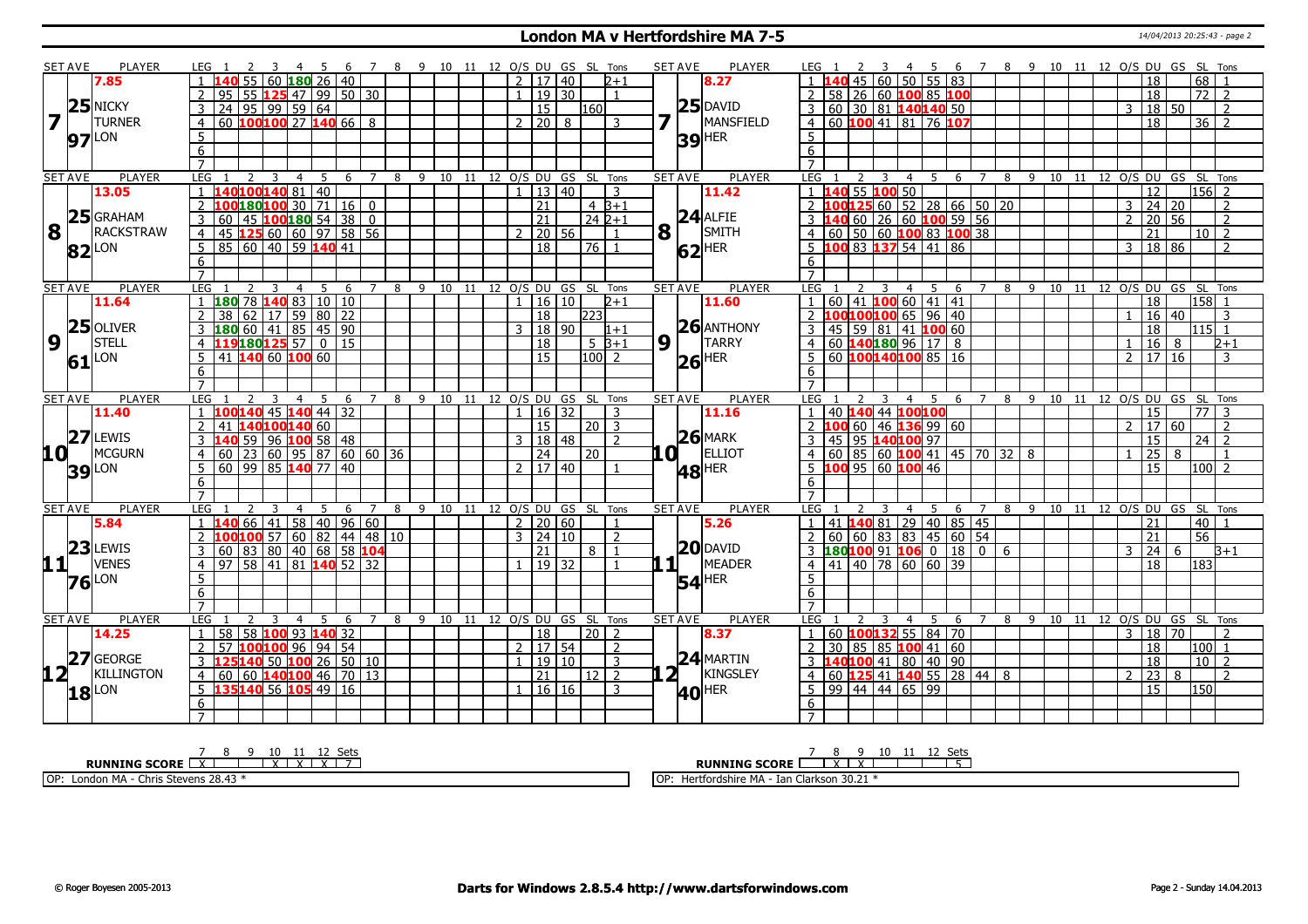### **London MA**

# **Hertfordshire MA**

| <b>PLAYER</b>            |    | W/Liwonilost! | <b>AVE</b> | <b>TAVE</b> | <b>POINTS DARTS TONS TON+130</b> |     |     |    | <b>TONS</b> | <b>PLAYER</b>          |    | W/Liwonilost | <b>AVE</b> |       | TAVE POINTS DARTS TONS TON+ 180 |     |    |      | <b>TONS</b> |
|--------------------------|----|---------------|------------|-------------|----------------------------------|-----|-----|----|-------------|------------------------|----|--------------|------------|-------|---------------------------------|-----|----|------|-------------|
| <b>Gene Hill</b>         |    |               | 24.28      | 9.64        | 2064                             | 85  |     |    | $8 + C$     | Adam Pinnuck           |    |              | 27.06      | 10.87 | 2408                            | 89  |    |      | $8 + 1$     |
| Robbie Hain              |    | $^{(1)}$      | 25.05      | 6.80        | 1503                             | 60  |     |    | $6+$        | <b>Daniel Mitchell</b> |    |              | 24.61      | 6.28  | 1403                            | 57  |    |      | $5+0$       |
| Steven Ferguson          |    | 0             | 23.86      | 8.06        | 1503                             | 63  |     |    | $7 + C$     | John Blair             |    |              | 22.20      | 6.23  | 1332                            | 60  |    |      | $6 + 0$     |
| <b>Paul Rafferty</b>     |    |               | 25.52      | 10.45       | 2450                             | 96  |     |    | $9 + 1$     | Robin Wiaa             |    |              | 25.02      | 8.05  | 2327                            | 93  |    |      | 7+0         |
| Richard Angelo           |    |               | 26.55      | 10.94       | 1646 l                           | 62  |     |    | $10 + 0$    | I Ian Clarkson         |    |              | 30.2       | 12.30 | 1994                            | 66  |    |      | $9 + 2$     |
| <b>Chris Stevens</b>     |    |               | 28.43      | 14.25       | 2445                             | 86  |     |    | $13 + 0$    | <b>Steve Hartley</b>   |    |              | 24.14      | 4.75  | 2004                            | 83  |    |      | $4 + 0$     |
| <b>Nicky Turner</b>      |    |               | 25.97      | 1.85        | 1844                             | 71  |     |    | $6 + 1$     | David Mansfield        |    |              | 25.39      | 8.27  | 1828                            | 72  |    |      | 7+0         |
| <b>Graham Rackstraw</b>  |    |               | 25.82      | 13.05       | 2401                             | 93  |     |    | $10 + 2$    | Alfie Smith            |    |              | 24.62      | 11.42 | 2339                            | 95  |    |      | $10 + 0$    |
| Oliver Stell             |    |               | 25.61      | 1.64        | 2177                             | 85  |     |    | $8 + 3$     | <b>Anthony Tarry</b>   |    |              | 26.26      | 11.60 | 2232                            | 85  |    |      | $10 + 1$    |
| Lewis McGurn             |    |               | 27.39      | 1.40        | 2465                             | 90  |     |    | $9 + 0$     | <b>Mark Elliot</b>     |    |              | 26.48      | 11.16 | 2304                            | 87  |    |      | $10 + 0$    |
| <b>Lewis Venes</b>       |    |               | 23.76      | 5.84        | 1996                             | 84  |     |    | $5 + 0$     | David Meader           |    |              | 20.54      | 5.26  | 1725                            | 84  |    |      | $4 + 1$     |
| <b>George Killington</b> |    |               | 27.18      | 14.25       | 2473                             | 91  |     |    | $12 + 0$    | <b>Martin Kingsley</b> |    |              | 24.40      | 8.37  | 2245                            | 92  |    |      | $7 + 0$     |
| <b>TOTALS</b>            | 30 |               | 25.85      |             | 24967                            | 966 | 681 | 28 | $103 + 7$   | <b>TOTALS</b>          | 23 | 30           | 25.07      |       | 24141                           | 963 | 59 | 23 I | $87 + 5$    |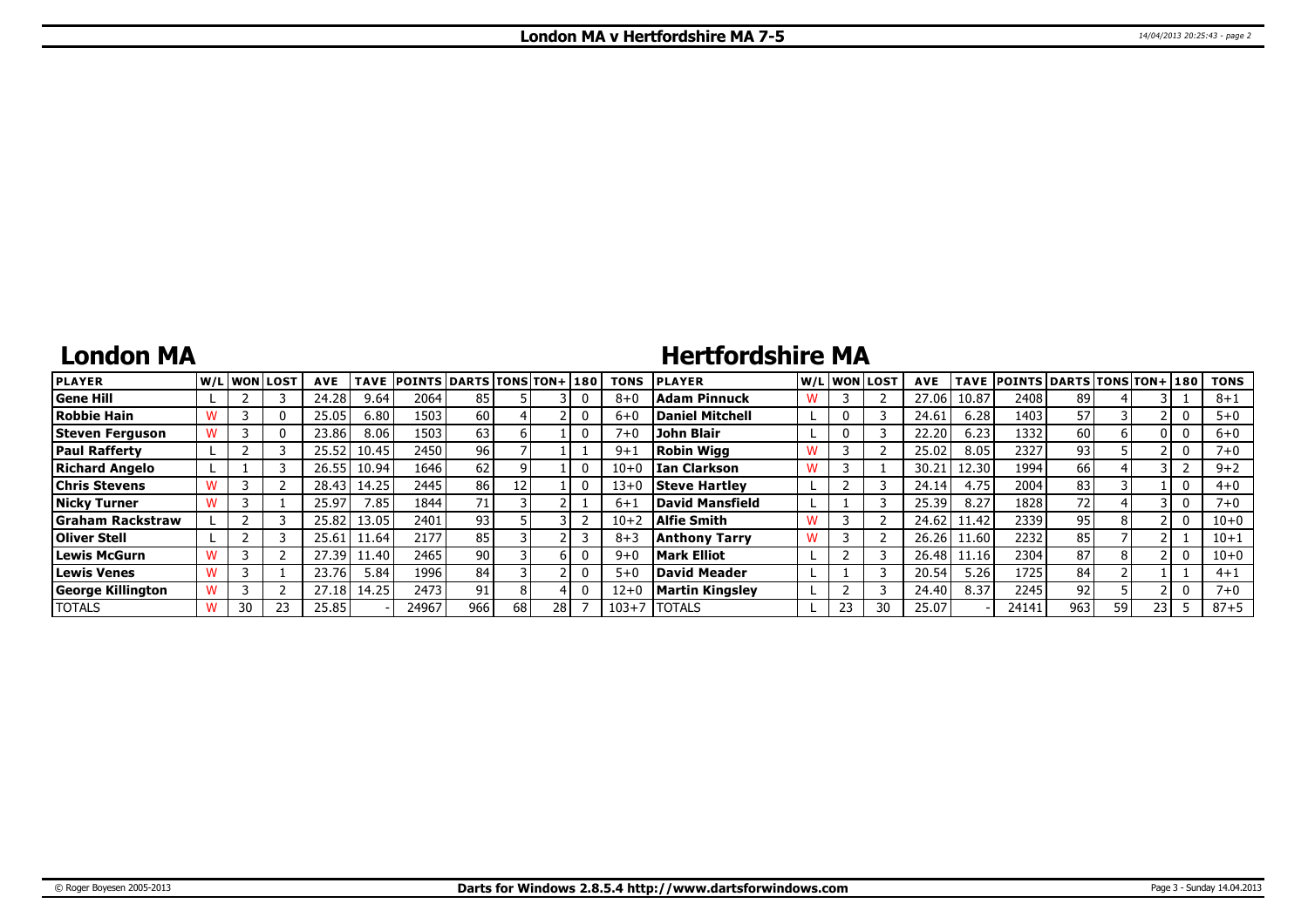### **London WA v Hertfordshire WA 3-3** 14/04/2013 20:25:06 - page 1

|                         | <b>SET AVE</b> | <b>PLAYER</b>       | LEG 1               |                                                                     |                                                                                            |                |                |   |                |   |   |                 |  |                |                     | 4 5 6 7 8 9 10 11 12 O/S DU GS SL Tons |                |     | <b>SET AVE</b>        | <b>PLAYER</b>       | LEG 1            |    |                 |    |                |                     |   |                                                  |                |                     | 3 4 5 6 7 8 9 10 11 12 O/S DU GS SL Tons                                                                                                                                                                                                                                                             |                 |              |          |                                   |                |                            |                |
|-------------------------|----------------|---------------------|---------------------|---------------------------------------------------------------------|--------------------------------------------------------------------------------------------|----------------|----------------|---|----------------|---|---|-----------------|--|----------------|---------------------|----------------------------------------|----------------|-----|-----------------------|---------------------|------------------|----|-----------------|----|----------------|---------------------|---|--------------------------------------------------|----------------|---------------------|------------------------------------------------------------------------------------------------------------------------------------------------------------------------------------------------------------------------------------------------------------------------------------------------------|-----------------|--------------|----------|-----------------------------------|----------------|----------------------------|----------------|
|                         |                | 5.61                |                     |                                                                     | $\overline{100}$ 43 <b>140</b> 54 45 14 0 0 0 2                                            |                |                |   |                |   |   |                 |  |                | $1 \mid 31 \mid 2$  |                                        | $\mathcal{D}$  |     |                       | 2.40                |                  |    |                 | 41 |                | 81 140 41           |   |                                                  |                | $6 \mid 24 \mid 76$ | 6                                                                                                                                                                                                                                                                                                    | $\Omega$        |              |          | 33                                |                | $\overline{4}$             |                |
|                         |                |                     |                     | 60 <sub>1</sub>                                                     | 60 26 66 85 60 43 79 22                                                                    |                |                |   |                |   |   |                 |  | 2 <sup>1</sup> | 26 22               |                                        |                |     |                       |                     |                  |    |                 |    |                |                     |   | $60$ 24 60 45 41 43 60 22                        |                |                     |                                                                                                                                                                                                                                                                                                      |                 |              |          | $\overline{24}$                   |                | 146                        |                |
|                         |                | $18$ HAYLEY         |                     |                                                                     | $145$   45   60   60   90   49   38                                                        |                |                |   |                |   |   |                 |  |                | 24                  | 14 I                                   |                |     |                       | $15$ TRACY          |                  |    |                 |    |                |                     |   | 41 45 100 41 41 41 83 69 40                      |                |                     |                                                                                                                                                                                                                                                                                                      |                 |              |          | 3   27   40                       |                |                            |                |
| $\mathbf{1}$            |                | PLUME               |                     | $\overline{100}$ 81 7 121 60 74 48 10                               |                                                                                            |                |                |   |                |   |   |                 |  |                |                     |                                        | $\mathcal{P}$  |     |                       | <b>TARSEY</b>       |                  |    |                 |    |                |                     |   | 41 41 45 41 45 26 45                             |                |                     |                                                                                                                                                                                                                                                                                                      |                 |              |          | 21                                |                | 12171                      |                |
|                         |                |                     | $\overline{4}$      |                                                                     |                                                                                            |                |                |   |                |   |   |                 |  |                | $3 \mid 24 \mid 10$ |                                        |                |     |                       |                     | $\overline{4}$   |    |                 |    |                |                     |   |                                                  |                |                     |                                                                                                                                                                                                                                                                                                      |                 |              |          |                                   |                |                            |                |
|                         |                | <b>95</b> LON       | 5                   |                                                                     |                                                                                            |                |                |   |                |   |   |                 |  |                |                     |                                        |                |     |                       | $59$ <sup>HER</sup> | .5               |    |                 |    |                |                     |   |                                                  |                |                     |                                                                                                                                                                                                                                                                                                      |                 |              |          |                                   |                |                            |                |
|                         |                |                     | 6                   |                                                                     |                                                                                            |                |                |   |                |   |   |                 |  |                |                     |                                        |                |     |                       |                     | 6                |    |                 |    |                |                     |   |                                                  |                |                     |                                                                                                                                                                                                                                                                                                      |                 |              |          |                                   |                |                            |                |
|                         |                |                     | $\overline{7}$      |                                                                     |                                                                                            |                |                |   |                |   |   |                 |  |                |                     |                                        |                |     |                       |                     | $\overline{7}$   |    |                 |    |                |                     |   |                                                  |                |                     |                                                                                                                                                                                                                                                                                                      |                 |              |          |                                   |                |                            |                |
|                         | <b>SET AVE</b> | <b>PLAYER</b>       | <b>LEG</b>          | 2                                                                   | 3 4 5 6 7 8 9 10 11 12 0/5 DU GS SL TOns<br>26 60 26 40 45 44 <b>119</b> 15 8 32 1 34 32 1 |                |                |   |                |   |   |                 |  |                |                     |                                        |                |     | <b>SET AVE</b>        | PLAYER              | LEG              |    |                 |    |                |                     |   |                                                  |                |                     | $\frac{1}{40}$ $\frac{1}{21}$ $\frac{2}{19}$ $\frac{3}{35}$ $\frac{4}{60}$ $\frac{5}{21}$ $\frac{6}{43}$ $\frac{7}{40}$ $\frac{8}{31}$ $\frac{9}{40}$ $\frac{11}{43}$ $\frac{1}{40}$ $\frac{13}{43}$ $\frac{14}{45}$ $\frac{13}{45}$ $\frac{14}{45}$ $\frac{13}{83}$ $\frac{13}{52}$ $\frac{10}{10}$ |                 |              |          |                                   |                | 11 12 0/S DU GS SL Tons    |                |
|                         |                | 3.93                | $\overline{1}$      | 60<br>$\overline{26}$                                               |                                                                                            |                |                |   |                |   |   |                 |  |                |                     |                                        |                |     |                       |                     | $\mathbf{1}$     |    |                 |    |                |                     |   |                                                  |                |                     |                                                                                                                                                                                                                                                                                                      |                 |              |          | $\overline{33}$                   |                | 88                         |                |
|                         |                |                     | $\overline{2}$      | 41 <b>140</b> 60 50 80 40 35 10 25 20                               |                                                                                            |                |                |   |                |   |   |                 |  |                | $1 \mid 28 \mid 20$ |                                        | $\mathbf{1}$   |     |                       |                     | $\overline{2}$   |    |                 |    |                |                     |   |                                                  |                |                     |                                                                                                                                                                                                                                                                                                      |                 |              |          | 30                                |                | 10                         |                |
|                         |                | $15$ <b>KERRY</b>   | $\overline{3}$      | 55                                                                  | 26 83 30 45 134 56 32 20 10 0 0 1 37 10                                                    |                |                |   |                |   |   |                 |  |                |                     |                                        |                |     |                       | $14$ DEBBIE         | 3                |    |                 |    |                |                     |   | $\frac{1}{33}$ 57 97 57 95 85 51 0 13            |                |                     | $\Omega$                                                                                                                                                                                                                                                                                             | $\Omega$        | $\mathsf{q}$ |          | $\overline{36}$                   |                | $\overline{4}$             |                |
| $\overline{\mathbf{2}}$ | $\mathbf{L}$   | <b>SIMMONS</b>      | $\overline{4}$      |                                                                     |                                                                                            |                |                |   |                |   |   |                 |  |                |                     |                                        |                |     |                       | ESSAM               | $\overline{4}$   |    |                 |    |                |                     |   |                                                  |                |                     |                                                                                                                                                                                                                                                                                                      |                 |              |          |                                   |                |                            |                |
|                         |                | $18$ <sup>LON</sup> | $\overline{5}$      |                                                                     |                                                                                            |                |                |   |                |   |   |                 |  |                |                     |                                        |                |     |                       | $15$ <sup>HER</sup> | 5                |    |                 |    |                |                     |   |                                                  |                |                     |                                                                                                                                                                                                                                                                                                      |                 |              |          |                                   |                |                            |                |
|                         |                |                     | $6\overline{6}$     |                                                                     |                                                                                            |                |                |   |                |   |   |                 |  |                |                     |                                        |                |     |                       |                     | 6                |    |                 |    |                |                     |   |                                                  |                |                     |                                                                                                                                                                                                                                                                                                      |                 |              |          |                                   |                |                            |                |
|                         |                |                     | $\overline{7}$      |                                                                     |                                                                                            |                |                |   |                |   |   |                 |  |                |                     |                                        |                |     |                       |                     |                  |    |                 |    |                |                     |   |                                                  |                |                     |                                                                                                                                                                                                                                                                                                      |                 |              |          |                                   |                |                            |                |
|                         | <b>SET AVE</b> | <b>PLAYER</b>       | LEG                 |                                                                     | 3                                                                                          | $\overline{4}$ | 5 <sup>5</sup> | 6 | $\overline{7}$ | 8 |   |                 |  |                |                     | 9 10 11 12 0/S DU GS SL Tons           |                |     | <b>SET AVE</b>        | PLAYER              | LEG              |    |                 | 3  | $\overline{4}$ | 5                   | 6 | $\overline{7}$                                   | 8              | 9                   | 10                                                                                                                                                                                                                                                                                                   | $\overline{11}$ |              |          |                                   |                | 12 O/S DU GS SL Tons       |                |
|                         |                | 6.85                |                     | 60<br>45                                                            | $66$   45   60 <b>100 105</b> 0                                                            |                |                |   |                |   |   |                 |  |                | $\overline{24}$     | $20$   2                               |                |     |                       | 3.08                |                  | 59 | $\overline{55}$ |    |                | 98 108 22           |   | 30   91                                          | $\overline{0}$ | $\overline{38}$     |                                                                                                                                                                                                                                                                                                      |                 |              |          | $3 \overline{)27} \overline{)38}$ |                |                            |                |
|                         |                |                     | 2                   | 45                                                                  | 55 26 55 27 81 26 41 45 60 26 14 3                                                         |                |                |   |                |   |   |                 |  |                | 36 14               |                                        |                |     |                       |                     |                  |    |                 |    |                |                     |   |                                                  |                |                     | $\begin{array}{r rrrrrrrrr} 2 & 22 & 30 & 45 & 26 & 39 & 28 & 37 & 57 & 45 & 45 & 11 \\ \hline 3 & 100 & 45 & 19 & 45 & 85 & 41 & 70 & 36 & 40 & 18 & 2 \\ 4 & 45 & 100 & 95 & 22 & 26 & 11 & 41 & 21 & 43 & 14 & 83 \\ \end{array}$                                                                 |                 |              |          | $\overline{33}$                   |                | 116                        |                |
|                         |                | $15$ LEANNE         | $\mathcal{E}$       | $100$ 28 85 60 41 100 39 8 12 14                                    |                                                                                            |                |                |   |                |   |   |                 |  |                | 30                  | 14 <sup>1</sup>                        | $\overline{z}$ |     |                       | $15$ JANE           |                  |    |                 |    |                |                     |   |                                                  |                |                     |                                                                                                                                                                                                                                                                                                      |                 |              | $1 \ 31$ |                                   | $\overline{2}$ |                            |                |
| 3                       |                | <b>TOPPER</b>       | $\overline{4}$      | 41 140 21 140 60 28 51 16 0                                         |                                                                                            |                |                |   |                |   |   | 0 <sup>10</sup> |  |                | $\overline{33}$     | 4                                      | $\overline{2}$ | 3   |                       | PHILLIPS            |                  |    |                 |    |                |                     |   |                                                  |                |                     |                                                                                                                                                                                                                                                                                                      |                 |              |          | $3 \overline{)33}$ 83             |                |                            |                |
|                         |                |                     | $\overline{5}$      |                                                                     |                                                                                            |                |                |   |                |   |   |                 |  |                |                     |                                        |                |     |                       |                     | $5^{\circ}$      |    |                 |    |                |                     |   |                                                  |                |                     |                                                                                                                                                                                                                                                                                                      |                 |              |          |                                   |                |                            |                |
|                         |                | <b>98</b> LON       | $\overline{6}$      |                                                                     |                                                                                            |                |                |   |                |   |   |                 |  |                |                     |                                        |                |     |                       | $23$ <sup>HER</sup> | 6                |    |                 |    |                |                     |   |                                                  |                |                     |                                                                                                                                                                                                                                                                                                      |                 |              |          |                                   |                |                            |                |
|                         |                |                     | $\overline{7}$      |                                                                     |                                                                                            |                |                |   |                |   |   |                 |  |                |                     |                                        |                |     |                       |                     |                  |    |                 |    |                |                     |   |                                                  |                |                     |                                                                                                                                                                                                                                                                                                      |                 |              |          |                                   |                |                            |                |
|                         | <b>SET AVE</b> | <b>PLAYER</b>       | LEG                 |                                                                     |                                                                                            |                |                |   |                |   |   |                 |  |                |                     | 6 7 8 9 10 11 12 0/S DU GS SL Tons     |                |     | <b>SET AVE</b>        | <b>PLAYER</b>       | LEG              |    |                 | 3  |                | 4 <sub>5</sub>      |   |                                                  |                |                     | 6 7 8 9 10 11 12 0/S DU GS SL Tons                                                                                                                                                                                                                                                                   |                 |              |          |                                   |                |                            |                |
|                         |                | 3.00                |                     | $60$   26   45   17   60   41   81   67   28                        |                                                                                            | $\overline{4}$ | 5              |   |                |   |   |                 |  |                | 27                  | 76                                     |                |     |                       |                     |                  |    |                 |    |                |                     |   | 55 60 76 60 45 81 41 46 37                       |                |                     |                                                                                                                                                                                                                                                                                                      |                 |              |          | $2 \mid 26 \mid 37$               |                |                            |                |
|                         |                |                     |                     |                                                                     |                                                                                            |                |                |   |                |   |   |                 |  |                |                     |                                        |                |     |                       |                     |                  |    |                 |    |                |                     |   |                                                  |                |                     |                                                                                                                                                                                                                                                                                                      |                 |              |          |                                   |                |                            |                |
|                         |                |                     |                     |                                                                     |                                                                                            |                |                |   |                |   |   |                 |  |                |                     |                                        |                |     |                       |                     |                  |    |                 |    |                |                     |   |                                                  |                |                     |                                                                                                                                                                                                                                                                                                      |                 |              |          |                                   |                |                            |                |
|                         |                |                     |                     | 60                                                                  | 45   60   41   67 <b>100</b> 34   50                                                       |                |                |   |                |   |   |                 |  |                | 24                  | 44                                     |                |     |                       |                     |                  |    |                 |    |                |                     |   | 80 55 55 99 60 45 35 52 20                       |                |                     |                                                                                                                                                                                                                                                                                                      |                 |              |          | $2 \mid 26 \mid 20$               |                |                            |                |
|                         |                | <b>18</b> SU        | 3                   | 95 81 40 60 55 43 87 40                                             |                                                                                            |                |                |   |                |   |   |                 |  |                | 23   40             |                                        |                |     |                       | $18$ <b>KATHRYN</b> |                  |    |                 |    |                |                     |   |                                                  |                |                     |                                                                                                                                                                                                                                                                                                      |                 |              |          | 21                                |                | 102                        |                |
| $\overline{\mathbf{4}}$ | H.             | HOLT                | $\overline{4}$      | $100$ 41 85 41 19 100 59 46 0                                       |                                                                                            |                |                |   |                |   |   |                 |  |                | 27                  | 10 <sup>2</sup>                        |                | 4 1 |                       | <b>WIFFEN</b>       |                  |    |                 |    |                |                     |   |                                                  |                |                     | 3 85 81 45 55 30 76 27<br>4 41 60 85 85 45 41 30 54 40 20                                                                                                                                                                                                                                            |                 |              |          | $1 \overline{28}$ 20              |                |                            |                |
|                         |                |                     | 5 <sup>5</sup>      |                                                                     |                                                                                            |                |                |   |                |   |   |                 |  |                |                     |                                        |                |     |                       |                     | 5                |    |                 |    |                |                     |   |                                                  |                |                     |                                                                                                                                                                                                                                                                                                      |                 |              |          |                                   |                |                            |                |
|                         |                | <b>55</b> LON       | 6                   |                                                                     |                                                                                            |                |                |   |                |   |   |                 |  |                |                     |                                        |                |     |                       | $83$ <sup>HER</sup> | 6                |    |                 |    |                |                     |   |                                                  |                |                     |                                                                                                                                                                                                                                                                                                      |                 |              |          |                                   |                |                            |                |
|                         |                |                     | $\overline{7}$      |                                                                     |                                                                                            |                |                |   |                |   |   |                 |  |                |                     |                                        |                |     |                       |                     | $\overline{7}$   |    |                 |    |                |                     |   |                                                  |                |                     |                                                                                                                                                                                                                                                                                                      |                 |              |          |                                   |                |                            |                |
|                         | <b>SET AVE</b> | PLAYER              | <b>LEG</b>          |                                                                     |                                                                                            | $\overline{4}$ | 5              |   | 6 7            | 8 |   |                 |  |                |                     | 9 10 11 12 O/S DU GS SL Tons           |                |     | <b>SET AVE</b>        | PLAYER              | LEG              |    |                 | 3  | $\overline{4}$ | - 5                 | 6 | $\overline{7}$                                   | 8              | $\sqrt{9}$          |                                                                                                                                                                                                                                                                                                      |                 |              |          |                                   |                | 10 11 12 0/S DU GS SL Tons |                |
|                         |                | 3.25                | $\mathbf{1}$        | $55   18   16   85   85   30   100   48$                            |                                                                                            |                |                |   |                |   |   |                 |  |                | 24                  | 64 1                                   |                |     |                       | 2.30                | $\mathbf{1}$     |    |                 |    |                |                     |   | 60   81   41   55   81   24   81   38   40       |                |                     |                                                                                                                                                                                                                                                                                                      |                 |              |          | $1 \mid 25 \mid 40$               |                |                            |                |
|                         |                |                     | 2                   | 60                                                                  | 60 30 22 30 60 125                                                                         |                |                |   |                |   |   |                 |  |                | $\overline{21}$     | 114                                    | $\overline{1}$ |     |                       |                     | $\overline{2}$   |    |                 |    |                |                     |   | 64   60   41   26 <mark>100</mark> 80 <b>130</b> |                |                     |                                                                                                                                                                                                                                                                                                      |                 |              |          | $3$   21   130                    |                |                            | $\overline{z}$ |
|                         |                | $17$ KELLY          | $\overline{3}$      | $26 \mid 28 \mid 22$ 100 38 78 60 40                                |                                                                                            |                |                |   |                |   |   |                 |  |                | $\overline{24}$     | 109                                    |                |     |                       | $20$ KATHY          | $\overline{3}$   |    |                 |    |                |                     |   | 85 45 26 43 85 45 81 31 60                       |                |                     |                                                                                                                                                                                                                                                                                                      |                 |              |          | $3 \mid 27 \mid 60$               |                |                            |                |
| 5                       |                | <b>BOBBY</b>        | $\overline{4}$      |                                                                     |                                                                                            |                |                |   |                |   |   |                 |  |                |                     |                                        |                |     | $5\vert$ <sup>T</sup> | OVENS               | $\overline{4}$   |    |                 |    |                |                     |   |                                                  |                |                     |                                                                                                                                                                                                                                                                                                      |                 |              |          |                                   |                |                            |                |
|                         |                |                     | $\overline{5}$      |                                                                     |                                                                                            |                |                |   |                |   |   |                 |  |                |                     |                                        |                |     |                       |                     | 5                |    |                 |    |                |                     |   |                                                  |                |                     |                                                                                                                                                                                                                                                                                                      |                 |              |          |                                   |                |                            |                |
|                         |                | 62 <sup>LON</sup>   | 6                   |                                                                     |                                                                                            |                |                |   |                |   |   |                 |  |                |                     |                                        |                |     |                       | $59$ <sup>HER</sup> | 6                |    |                 |    |                |                     |   |                                                  |                |                     |                                                                                                                                                                                                                                                                                                      |                 |              |          |                                   |                |                            |                |
|                         |                |                     | $\overline{7}$      |                                                                     |                                                                                            |                |                |   |                |   |   |                 |  |                |                     |                                        |                |     |                       |                     | $\overline{7}$   |    |                 |    |                |                     |   |                                                  |                |                     |                                                                                                                                                                                                                                                                                                      |                 |              |          |                                   |                |                            |                |
|                         | <b>SET AVE</b> | <b>PLAYER</b>       | LEG                 |                                                                     |                                                                                            |                | 5              | 6 | 7              | 8 | 9 |                 |  |                |                     | 10 11 12 O/S DU GS SL Tons             |                |     | <b>SET AVE</b>        | <b>PLAYER</b>       | LEG <sub>1</sub> |    |                 | 3  | $\overline{4}$ | -5                  | 6 | $\overline{7}$                                   | 8              | 9                   | 10                                                                                                                                                                                                                                                                                                   | 11              |              |          |                                   |                | 12 O/S DU GS SL Tons       |                |
|                         |                | 6.20                | $\mathbf{1}$        | 26 140100100 23 32 80                                               |                                                                                            |                |                |   |                |   |   |                 |  |                | 3 21 80             |                                        | 3              |     |                       | 3.00                | $\mathbf{1}$     |    |                 |    |                |                     |   |                                                  |                |                     |                                                                                                                                                                                                                                                                                                      |                 |              |          | 18                                |                | 103 2                      |                |
|                         |                |                     | 2                   |                                                                     | $145$   97   60   59   0   60   60   20                                                    |                |                |   |                |   |   |                 |  |                | 25   20             |                                        | $\mathbf{1}$   |     |                       |                     | 2                |    |                 |    |                | 100 10 100 41 66 81 |   | 45 60 60 80 62 41 97 17 11                       |                |                     |                                                                                                                                                                                                                                                                                                      |                 |              |          | $\overline{27}$                   |                | 28                         |                |
|                         |                | $21$ CASEY          | $\mathbf{3}$        |                                                                     |                                                                                            |                |                |   |                |   |   |                 |  |                | 27                  | 20                                     |                |     |                       | $19$ JODIE          |                  |    |                 |    |                |                     |   |                                                  |                |                     |                                                                                                                                                                                                                                                                                                      |                 |              |          | 3 27 20                           |                |                            |                |
|                         |                | <b>GALLAGHER</b>    | $\overline{4}$      | $95 \mid 44 \mid 61 \mid 85 \mid 40 \mid 60 \mid 76 \mid 0 \mid 20$ |                                                                                            |                |                |   |                |   |   |                 |  | 2 <sup>1</sup> | 20 60               |                                        | $1 + 1$        |     |                       | ALLIGAN             | $\overline{4}$   |    |                 |    |                |                     |   | 3 100 45 85 41 30 85 59 36 20                    |                |                     |                                                                                                                                                                                                                                                                                                      |                 |              |          | 21                                |                | 40                         |                |
| 6                       |                |                     |                     | $68$   58   30   45 <b>180</b> 60   60                              |                                                                                            |                |                |   |                |   |   |                 |  |                |                     |                                        |                |     | $6 \mid \cdot \mid$   |                     |                  |    |                 |    |                |                     |   | 81 68 66 85 22 87 52                             |                |                     |                                                                                                                                                                                                                                                                                                      |                 |              |          |                                   |                |                            |                |
|                         |                | $33$ <sup>LON</sup> | 5                   |                                                                     |                                                                                            |                |                |   |                |   |   |                 |  |                |                     |                                        |                |     |                       | $71$ <sup>HER</sup> | 5<br>6           |    |                 |    |                |                     |   |                                                  |                |                     |                                                                                                                                                                                                                                                                                                      |                 |              |          |                                   |                |                            |                |
|                         |                |                     | 6<br>$\overline{7}$ |                                                                     |                                                                                            |                |                |   |                |   |   |                 |  |                |                     |                                        |                |     |                       |                     |                  |    |                 |    |                |                     |   |                                                  |                |                     |                                                                                                                                                                                                                                                                                                      |                 |              |          |                                   |                |                            |                |

| ╰<br>-<br><b>RUNNING SCORE</b> | sets<br><b>RUNNING SCORE</b> |
|--------------------------------|------------------------------|
| $\cdots$                       | ∶ סם חכ                      |
| OP:                            | $\cdot$ M/A                  |
| London WA                      | l OF                         |
| Gallagher                      | Kath                         |
| -----                          | Ovens 20.5                   |
| cd5'                           | fordshire WA                 |
| ر ب                            | Η۵                           |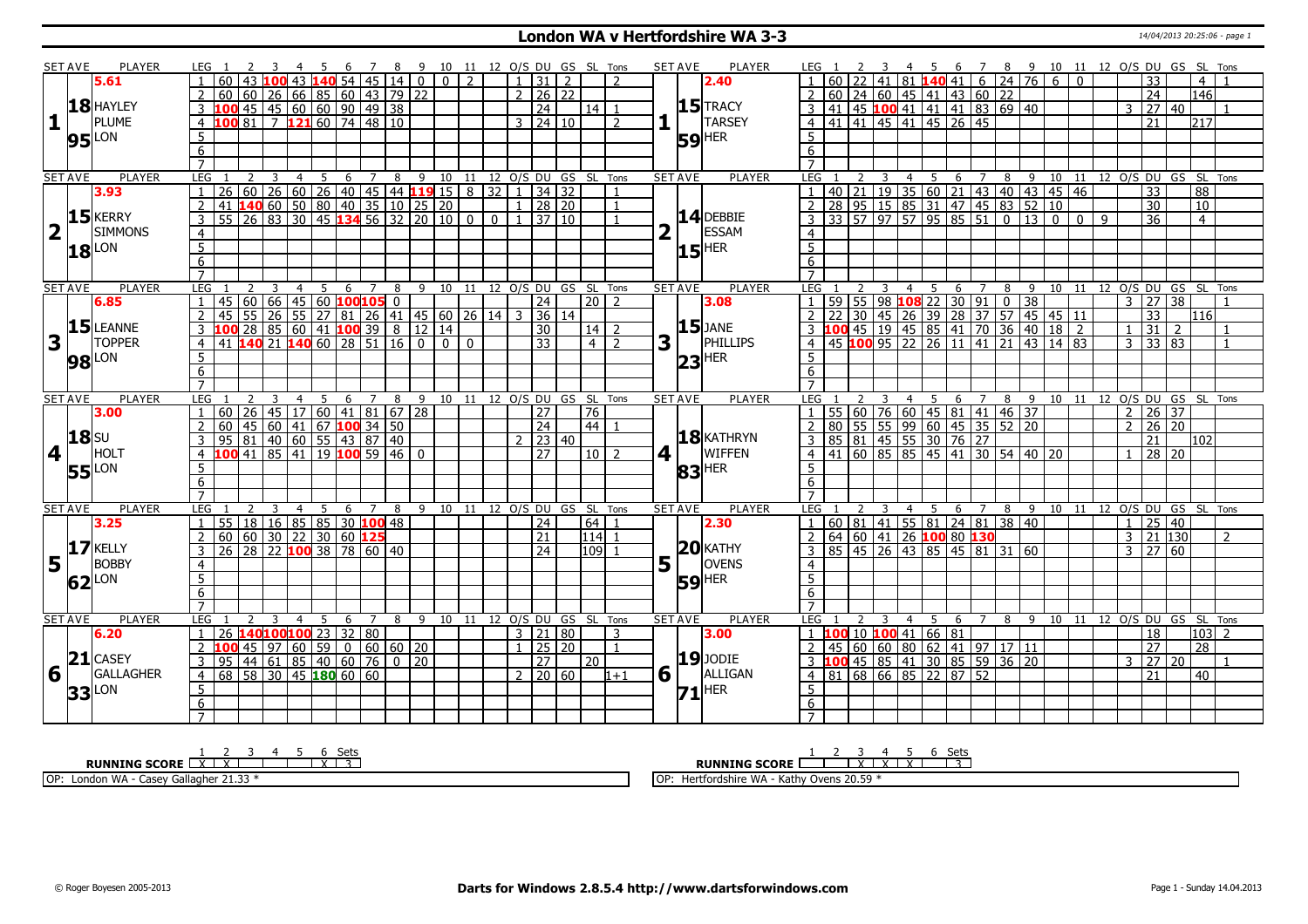## **London WA**

## **Hertfordshire WA**

| <b>PLAYER</b>          |  | <u>IW/LIWONILOST</u> | <b>AVE</b> |       | <b>TAVE POINTS DARTS TONS TON+ 180</b> |     |  |         | <b>TONS PLAYER</b> |  | lw/Llwonllost | <b>AVE</b>     |                | <b>TAVE POINTS DARTS TONS TON+ 180  </b> |     |     | TONS     |
|------------------------|--|----------------------|------------|-------|----------------------------------------|-----|--|---------|--------------------|--|---------------|----------------|----------------|------------------------------------------|-----|-----|----------|
| <b>Hayley Plume</b>    |  |                      | 18.95      | 5.61  | 1990                                   | 105 |  | 5+0     | Tracy Tarsey       |  |               | 15.59          | 2.40           | 1637                                     | 105 |     |          |
| Kerrv Simmons          |  |                      | 15.18      | 3.93. | 1503                                   | 99  |  | $3 + C$ | Debbie Essam       |  |               | 14.1!          | 0.00           | 1401                                     | 99  | 0 I | $0+0$    |
| Leanne Topper          |  |                      | 15.98'     | 6.85  | 1966                                   | 123 |  | 6+L     | Jane Phillips      |  |               |                | 3.08           | 1888                                     | 124 | 0 I |          |
| <b>Su Holt</b>         |  |                      | 18.55      | 3.00  | 1874                                   | 101 |  | $3+0$   | Kathryn Wiffen     |  |               | 18.83          | 0.00           | 1902                                     | 101 | 0 I | $0+0$    |
| <b>Kelly Bobby</b>     |  |                      | 7.62       | 3.25  | 1216                                   | 69  |  | $3 + C$ | <b>Kathy Ovens</b> |  |               | 20.59          | $2.30^{\circ}$ | 1503                                     |     | 0 I |          |
| <b>Casey Gallagher</b> |  |                      | -33        | 6.20  | 1984                                   | 93  |  | $5 + 1$ | Jodie Alligan      |  |               | 19.7           | 3.00           | 1833                                     | 93  | 0 I |          |
| <b>TOTALS</b>          |  |                      | 7.85.      |       | 10533                                  | 590 |  | $25+$   | <b>ITOTALS</b>     |  |               | $^{\circ}7.08$ |                | 10164                                    | 595 |     | $10 + 0$ |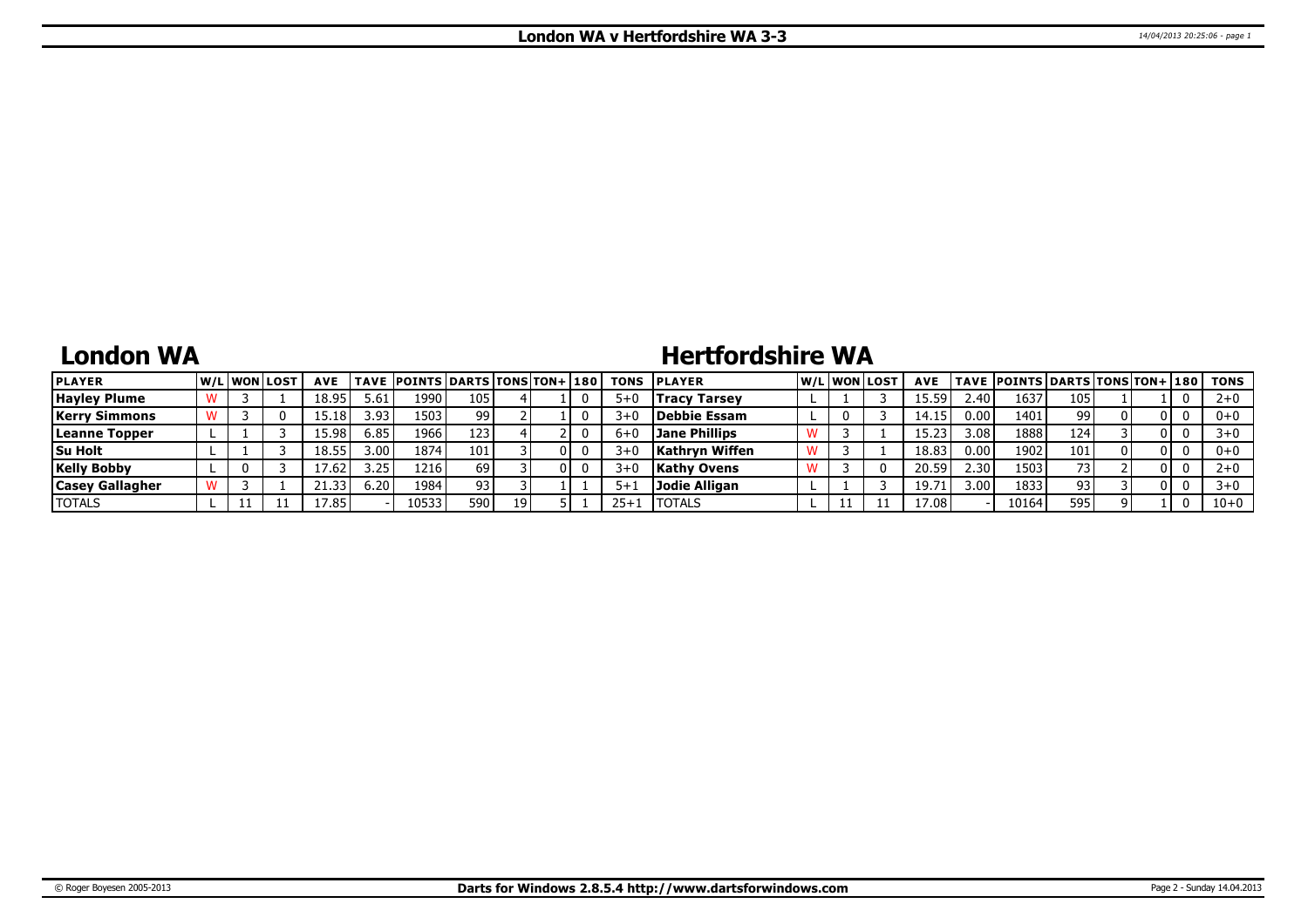#### **London MB v Hertfordshire MB 8-4** 14/04/2013 20:24:25 - page 1

|                         |                | PLAYER              |                                                         |                                           |                 |                       |                                    |  |                                                |       |                  |                |                                |                                 |                                              |                                                             |   |                |                |    |                          |                 |                                |                |
|-------------------------|----------------|---------------------|---------------------------------------------------------|-------------------------------------------|-----------------|-----------------------|------------------------------------|--|------------------------------------------------|-------|------------------|----------------|--------------------------------|---------------------------------|----------------------------------------------|-------------------------------------------------------------|---|----------------|----------------|----|--------------------------|-----------------|--------------------------------|----------------|
|                         | <b>SET AVE</b> | 10.51               | LEG 1<br>-3<br>45<br>77                                 | 94 131                                    |                 |                       | 6 7 8 9 10 11 12 O/S DU GS SL Tons |  | $\overline{15}$                                |       | 54   2           |                |                                | <b>SET AVE</b><br><b>PLAYER</b> | LEG 1<br>$\overline{z}$<br>180<br>41         | 4 5 6 7 8 9 10 11 12 O/S DU GS SL Tons<br>3<br>95 100 45 40 |   |                |                |    |                          | 17 <sup>1</sup> | 40                             | $D+1$          |
|                         |                |                     |                                                         |                                           |                 |                       |                                    |  |                                                |       |                  |                |                                | 9.80                            |                                              |                                                             |   |                |                |    |                          |                 |                                |                |
|                         |                |                     | $\overline{2}$<br>85<br>140 32                          | 80   44   80   40                         |                 |                       |                                    |  | 1 19 40                                        |       |                  | $\overline{1}$ |                                |                                 | $\overline{2}$                               | $96 81 60$ 100 41 69                                        |   |                |                |    |                          | $\overline{18}$ |                                | $54$   1       |
|                         |                | $27$ JOHN           | $\overline{41}$<br>3                                    | 60 100 40 80 84 56                        |                 |                       |                                    |  | $\overline{21}$                                |       | $40$   1         |                |                                | $25$ DAMIAN                     | $3   60   85   95   100   93   36   16   16$ |                                                             |   |                |                |    |                          | $\overline{22}$ | 16                             | $\overline{1}$ |
| $\mathbf{1}$            |                | <b>NELSON</b>       | $\overline{4}$<br>22                                    | 100801408376                              |                 |                       |                                    |  | 3   18   76                                    |       |                  | 2              |                                | GREEN<br>$\mathbf{I}$           | 4 82 140137 34 40                            |                                                             |   |                |                |    |                          | 15              |                                | $68$   2       |
|                         |                | LON                 | 5<br>$\overline{59}$                                    | 100140100 62 40                           |                 |                       |                                    |  |                                                | 16 40 |                  | 3              |                                | HER<br>57                       |                                              | <b>23</b> 60 50 <b>100</b> 45 41                            |   |                |                |    |                          | $\overline{18}$ | $\overline{82}$                | $\overline{2}$ |
|                         | 09             |                     | 6                                                       |                                           |                 |                       |                                    |  |                                                |       |                  |                |                                |                                 | 6                                            |                                                             |   |                |                |    |                          |                 |                                |                |
|                         |                |                     | $\overline{7}$                                          |                                           |                 |                       |                                    |  |                                                |       |                  |                |                                |                                 |                                              |                                                             |   |                |                |    |                          |                 |                                |                |
|                         |                |                     |                                                         |                                           |                 |                       |                                    |  |                                                |       |                  |                |                                |                                 |                                              |                                                             |   |                |                |    |                          |                 |                                |                |
|                         | <b>SET AVE</b> | <b>PLAYER</b>       | LEG 1<br>3                                              | 5<br>$\overline{4}$                       | 6               |                       | 7 8 9 10 11 12 O/S DU GS SL Tons   |  |                                                |       |                  |                |                                | <b>PLAYER</b><br><b>SET AVE</b> | LEG <sub>1</sub><br>$\overline{z}$           | 3 4 5 6 7 8 9 10 11 12 O/S DU GS SL Tons                    |   |                |                |    |                          |                 |                                |                |
|                         |                | 7.57                | LOO <mark>100</mark> 82   47   90   72                  |                                           |                 |                       |                                    |  | $\overline{18}$                                |       | $10\overline{2}$ |                |                                | 6.36                            |                                              | 60 95 100 180 46 20                                         |   |                |                |    | $\mathcal{P}$            | 17              | $\overline{20}$                | $2 + 1$        |
|                         |                |                     | $\overline{2}$<br>25                                    | $177$ 45 60 45 60 89                      |                 |                       |                                    |  | 2   20   89                                    |       |                  | $1 + 1$        |                                |                                 |                                              | 43 40 81 83 121 51 62                                       |   |                |                |    |                          | 21              | 20                             |                |
|                         |                | $23$ JASON          | 74 60 97 140 43 47 30 10<br>$\mathbf{3}$                |                                           |                 |                       |                                    |  | $2 \mid 23 \mid 10$                            |       |                  | $\overline{1}$ |                                | $23$ RONALD                     | $\mathbf{3}$                                 | 42 74 81 59 135 50 40                                       |   |                |                |    |                          | 21              | $\overline{20}$                | $\overline{1}$ |
| $\overline{\mathbf{2}}$ |                | GALLAGHER           | $\frac{100140}{60}$ 60 99 34 28 24 16<br>$\overline{4}$ |                                           |                 |                       |                                    |  | $\overline{2}$ $\overline{23}$ $\overline{16}$ |       |                  | $\overline{2}$ | $\overline{\mathbf{2}}$        | GREEN                           | $\overline{4}$                               | 36 100 30 41 25 95 92 62                                    |   |                |                |    |                          | $\overline{24}$ | $\overline{20}$                |                |
|                         |                |                     | 5                                                       |                                           |                 |                       |                                    |  |                                                |       |                  |                |                                |                                 | $\overline{5}$                               |                                                             |   |                |                |    |                          |                 |                                |                |
|                         |                | $74$ <sup>LON</sup> | 6                                                       |                                           |                 |                       |                                    |  |                                                |       |                  |                |                                | $ 42 $ HER                      | 6                                            |                                                             |   |                |                |    |                          |                 |                                |                |
|                         |                |                     |                                                         |                                           |                 |                       |                                    |  |                                                |       |                  |                |                                |                                 |                                              |                                                             |   |                |                |    |                          |                 |                                |                |
|                         |                |                     | $\overline{7}$                                          |                                           |                 |                       |                                    |  |                                                |       |                  |                |                                |                                 | $\overline{7}$                               |                                                             |   |                |                |    |                          |                 |                                |                |
|                         | <b>SET AVE</b> | <b>PLAYER</b>       | LEG<br>3                                                | 5<br>$\overline{4}$                       | - 6             | $\overline{7}$<br>8   | 9 10 11 12 0/S DU GS SL Tons       |  |                                                |       |                  |                |                                | <b>SET AVE</b><br><b>PLAYER</b> | LEG <sub>1</sub>                             | $\overline{3}$<br>4 5 6 7                                   |   |                | 8 9 10 11      |    |                          |                 | 12 O/S DU GS SL Tons           |                |
|                         |                | 5.77                | 44 46 100 44 30 137<br>$\mathbf{1}$                     |                                           |                 |                       |                                    |  | 18                                             |       | $100$ 2          |                |                                | 6.08                            |                                              |                                                             |   |                |                |    | $2 \mid 20 \mid 60$      |                 |                                |                |
|                         |                |                     | 60<br>$\overline{2}$                                    | 100 28 100 59 56 60                       |                 |                       |                                    |  | 21                                             |       | 38 2             |                |                                |                                 | 2                                            | 83 26 180 44 128 30 10                                      |   |                |                |    | $\overline{1}$           | 19 10           |                                | $2 + 1$        |
|                         |                | $23$ NICK           | 60 58 40 140 97 74<br>3                                 |                                           |                 |                       |                                    |  | 18 <sup>T</sup>                                |       | 3211             |                |                                | $25$ GARY                       |                                              | 41 100100100 40 60 60                                       |   |                |                |    | $2 \mid 20 \mid 60$      |                 |                                | 3              |
| 3                       |                | <b>BUCKINGHAM</b>   | $\overline{4}$                                          |                                           |                 |                       |                                    |  |                                                |       |                  |                | 3                              | <b>EWINGTON</b>                 | $\overline{4}$                               |                                                             |   |                |                |    |                          |                 |                                |                |
|                         |                |                     | $\overline{5}$                                          |                                           |                 |                       |                                    |  |                                                |       |                  |                |                                | Her                             | $\overline{5}$                               |                                                             |   |                |                |    |                          |                 |                                |                |
|                         |                | <b>39</b> LON       | 6                                                       |                                           |                 |                       |                                    |  |                                                |       |                  |                |                                | 47                              | 6                                            |                                                             |   |                |                |    |                          |                 |                                |                |
|                         |                |                     | $\overline{7}$                                          |                                           |                 |                       |                                    |  |                                                |       |                  |                |                                |                                 |                                              |                                                             |   |                |                |    |                          |                 |                                |                |
|                         |                |                     |                                                         |                                           |                 |                       |                                    |  |                                                |       |                  |                |                                |                                 |                                              |                                                             |   |                |                |    |                          |                 |                                |                |
|                         |                |                     |                                                         |                                           |                 |                       |                                    |  |                                                |       |                  |                |                                |                                 |                                              |                                                             |   |                |                |    |                          |                 |                                |                |
|                         | <b>SET AVE</b> | <b>PLAYER</b>       | LEG                                                     | $\overline{4}$<br>5                       | 6               | $\overline{7}$<br>8   | 9 10 11 12 O/S DU GS SL            |  |                                                |       |                  | Tons           | <b>SET AVE</b>                 | <b>PLAYER</b>                   | LEG                                          | 5<br>$\overline{4}$                                         |   | 6 7            |                |    |                          |                 | 8 9 10 11 12 O/S DU GS SL Tons |                |
|                         |                | 5.62                | 81   60   87 <br>83<br>$\mathbf{1}$                     |                                           | $145 \ 60 \ 44$ |                       |                                    |  | 21                                             |       | 41               |                |                                | 6.65                            |                                              | 45 60 59 56 140 57 84                                       |   |                |                |    | $3 \mid 21 \mid 84 \mid$ |                 |                                | $\overline{1}$ |
|                         |                |                     | $\overline{2}$<br>29<br>81                              | 125 180 38 48                             |                 |                       |                                    |  | 2   17   48                                    |       |                  | $2+1$          |                                |                                 | 80<br>$\overline{2}$                         | 41 100125 97 38                                             |   |                |                |    |                          | 18              | 20                             | $\overline{2}$ |
|                         |                | $20$ PAUL           | 42<br>$\overline{3}$<br>$\mathsf{q}$                    | 82   31   <b>140</b> 83   82   0   0   32 |                 |                       |                                    |  | $3 \mid 30 \mid 32$                            |       |                  | $\overline{1}$ |                                | $20$ JASON                      |                                              |                                                             |   |                |                |    |                          | 27              | 40 <sup>1</sup>                |                |
|                         |                | KILLINGTON          | $\overline{4}$<br>44                                    |                                           |                 |                       |                                    |  | 30                                             |       | 8   1            |                |                                | NEVILLE                         |                                              |                                                             |   |                | $\overline{0}$ | 20 | $3 \mid 33 \mid 20$      |                 |                                | $\overline{2}$ |
|                         | 4              |                     | 39                                                      | $26$ 54 44 81 60 43 117 23 1              |                 |                       |                                    |  | 24                                             |       | 10               |                | $4$   $\overline{\phantom{0}}$ |                                 |                                              |                                                             |   |                |                |    | $\overline{1}$           | $\overline{22}$ | 20                             | $\overline{1}$ |
|                         |                | $05$ <sup>LON</sup> | 5                                                       | $\boxed{85}$ 60 63 77 95 42 30            |                 |                       |                                    |  |                                                |       |                  |                |                                | <b>HER</b><br>21                | $5 \mid 76 \mid 80$ 100 30 99 96 0 20        |                                                             |   |                |                |    |                          |                 |                                |                |
|                         |                |                     | 6                                                       |                                           |                 |                       |                                    |  |                                                |       |                  |                |                                |                                 | 6                                            |                                                             |   |                |                |    |                          |                 |                                |                |
|                         |                |                     | $\overline{7}$                                          |                                           |                 |                       |                                    |  |                                                |       |                  |                |                                |                                 | $\overline{7}$                               |                                                             |   |                |                |    |                          |                 |                                |                |
|                         | <b>SET AVE</b> | <b>PLAYER</b>       | LEG<br>3                                                | 5                                         | 6               | $\overline{7}$        | 8 9 10 11 12 0/S DU GS SL Tons     |  |                                                |       |                  |                |                                | <b>SET AVE</b><br><b>PLAYER</b> | LEG 1                                        | 5<br>3<br>4                                                 | 6 | $\overline{7}$ |                |    |                          |                 | 8 9 10 11 12 0/S DU GS SL Tons |                |
|                         |                | 8.74                | 1378185<br>45<br>$\mathbf{1}$                           |                                           | $90$ 23 40      |                       |                                    |  | $\overline{1}$                                 | 19 40 |                  | $\mathbf{1}$   |                                | 4.63                            | 1 <sup>1</sup>                               | 85 78 43 95 81 43 56                                        |   |                |                |    |                          | $\overline{21}$ | 20                             |                |
|                         |                |                     | $\overline{2}$<br>11<br>45                              | $100$ 95 81 47 56 48                      |                 |                       |                                    |  | $\overline{24}$                                |       | $18$   1         |                |                                |                                 | 2 <sup>1</sup>                               | 58 81 43 123100 45 19 32                                    |   |                |                |    | $\overline{3}$           | $\overline{24}$ | 32                             | 2              |
|                         | 23             | <b>ROB</b>          | 60<br>3                                                 | 45   45   100 100 137 14                  |                 |                       |                                    |  | 2   20   14                                    |       |                  | 3              |                                | $22$ JOHN                       | 3                                            | 22   60   140   40   60   55   75                           |   |                |                |    |                          | 21              | 49                             |                |
|                         |                | <b>EDWARDS</b>      | 100100 38 41 60 100 46 16<br>$\overline{4}$             |                                           |                 |                       |                                    |  |                                                | 22 16 |                  | $\overline{3}$ |                                | CREED                           | $45 \ 66 \ 81$                               | 85 72 100 36                                                |   |                |                |    |                          | $\overline{21}$ | 16                             |                |
| 5                       |                |                     | 5                                                       |                                           |                 |                       |                                    |  |                                                |       |                  |                | 5                              |                                 | $5\overline{5}$                              |                                                             |   |                |                |    |                          |                 |                                |                |
|                         |                | <b>36</b> LON       |                                                         |                                           |                 |                       |                                    |  |                                                |       |                  |                |                                | $ 06 $ HER                      |                                              |                                                             |   |                |                |    |                          |                 |                                |                |
|                         |                |                     | $\overline{6}$                                          |                                           |                 |                       |                                    |  |                                                |       |                  |                |                                |                                 | 6                                            |                                                             |   |                |                |    |                          |                 |                                |                |
|                         |                |                     | $\overline{7}$                                          |                                           |                 |                       |                                    |  |                                                |       |                  |                |                                |                                 | $\overline{7}$                               |                                                             |   |                |                |    |                          |                 |                                |                |
|                         | <b>SET AVE</b> | PLAYER              | LEG <sub>1</sub><br>$\mathcal{L}$<br>-3                 | $\overline{4}$<br>5                       | 6               | $\overline{7}$<br>- 8 | 9 10 11 12 O/S DU GS SL Tons       |  |                                                |       |                  |                |                                | <b>PLAYER</b><br><b>SET AVE</b> | LEG <sub>1</sub>                             | 4 5 6<br>$\overline{\mathbf{3}}$                            |   | $\overline{7}$ | 8 9 10 11      |    |                          |                 | 12 O/S DU GS SL Tons           |                |
|                         |                | 3.40                | 64 <b>100</b> 95 60 95 44 3 40<br>$\mathbf{1}$          |                                           |                 |                       |                                    |  | 1 22 40                                        |       |                  | $\mathbf{1}$   |                                | 2.00                            | 9                                            | 92 45 40 45 81 81                                           |   |                |                |    |                          | 21              | 108                            |                |
|                         |                |                     | 140 83 45 96 81 56<br>$\overline{2}$                    |                                           |                 |                       |                                    |  | 2   17   56                                    |       |                  | $\overline{1}$ |                                |                                 | $\mathcal{P}$                                | 80 41 100 60 33 40                                          |   |                |                |    |                          | $\overline{18}$ |                                | $147$ 1        |
|                         |                | 22STEPHEN           | 10081858095500001010<br>$\overline{3}$                  |                                           |                 |                       |                                    |  | $3 \mid 27 \mid 10$                            |       |                  | $\overline{1}$ |                                | <b>18</b> KIM                   | 3                                            | 40 100 40 30 23 99 18 86                                    |   |                |                |    |                          | $\overline{24}$ |                                | $65$   1       |
| 6                       |                | <b>MCHALE</b>       | $\overline{4}$                                          |                                           |                 |                       |                                    |  |                                                |       |                  |                | 6                              | WIFFEN                          | $\overline{4}$                               |                                                             |   |                |                |    |                          |                 |                                |                |
|                         |                |                     | $\overline{5}$                                          |                                           |                 |                       |                                    |  |                                                |       |                  |                |                                |                                 | $\overline{5}$                               |                                                             |   |                |                |    |                          |                 |                                |                |
|                         |                | $77$ <sup>LON</sup> |                                                         |                                           |                 |                       |                                    |  |                                                |       |                  |                |                                | <b>HER</b><br>78                |                                              |                                                             |   |                |                |    |                          |                 |                                |                |
|                         |                |                     | 6<br>$\overline{7}$                                     |                                           |                 |                       |                                    |  |                                                |       |                  |                |                                |                                 | $6\overline{6}$<br>$\overline{7}$            |                                                             |   |                |                |    |                          |                 |                                |                |

**RUNNING SCORE** 1 X 2 X 3 4 5 X 6 X Sets 4

**RUNNING SCORE**  $\begin{array}{|c|c|c|c|c|}\n\hline\n & 2 & 3 & 4 & 5 & 6 & \text{Sets}} \\
\hline\n\end{array}$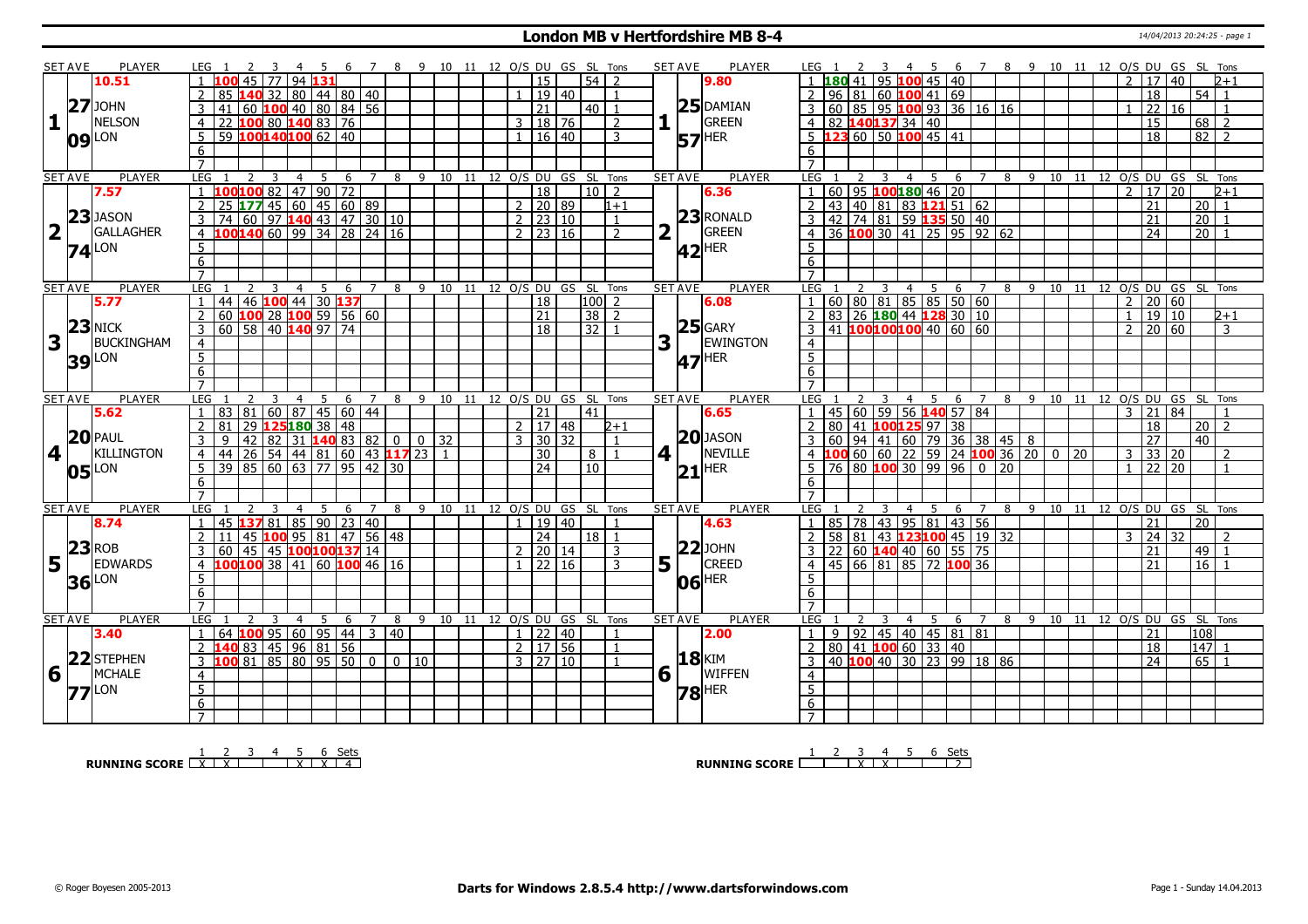#### **London MB v Hertfordshire MB 8-4** 14/04/2013 20:24:25 - page 2

|                 | SET AVE         | PLAYER              | LEG 1           |                          |                |                         |                | -5          | -6                                                                                                           | $\overline{7}$ |   |          |                  |    |              |                      |       |                                  | 8 9 10 11 12 O/S DU GS SL Tons |   |              | SET AVE             | PLAYER              |                         |          |              |                         |                  | 45             | 6                                                   |                |   |                              |                                                |   | 7 8 9 10 11 12 O/S DU GS SL Tons       |                 |                     |                |                 |                |
|-----------------|-----------------|---------------------|-----------------|--------------------------|----------------|-------------------------|----------------|-------------|--------------------------------------------------------------------------------------------------------------|----------------|---|----------|------------------|----|--------------|----------------------|-------|----------------------------------|--------------------------------|---|--------------|---------------------|---------------------|-------------------------|----------|--------------|-------------------------|------------------|----------------|-----------------------------------------------------|----------------|---|------------------------------|------------------------------------------------|---|----------------------------------------|-----------------|---------------------|----------------|-----------------|----------------|
|                 |                 | 2.80                |                 | $37$   43   64   65   96 |                |                         |                |             |                                                                                                              |                |   |          |                  |    |              | $\overline{15}$      |       | 1196                             |                                |   |              |                     | 10.80               |                         |          |              |                         |                  |                | 26 $100$ 90 60 85                                   |                |   |                              |                                                |   |                                        |                 | 17 85               |                |                 |                |
|                 |                 |                     | 2               |                          |                |                         |                |             | $53 \ 81 \ 61 \ 60 \ 99 \ 78 \ 69$                                                                           |                |   |          |                  |    |              | $3 \mid 21 \mid 69$  |       |                                  |                                |   |              |                     |                     | 2                       |          |              |                         |                  |                | 60 60 123 60 100 58                                 |                |   |                              |                                                |   |                                        |                 | $\overline{18}$     |                | $40$   2        |                |
|                 |                 | $19$ CHRIS          | $\overline{3}$  |                          |                |                         |                |             | 80 24 41 58 21 7 140 44                                                                                      |                |   |          |                  |    |              | $\overline{24}$      |       | $86$   1                         |                                |   |              | $ 20 $ JOE          |                     |                         |          |              |                         |                  |                |                                                     |                |   | 3 100140 28 81 26 31 47 8 40 |                                                |   | 3                                      |                 | 27                  | 40             |                 | $\overline{2}$ |
| $7\overline{1}$ |                 | <b>COPELAND</b>     | $\overline{4}$  |                          |                |                         |                |             | $19\overline{)50}$ 21 60 <b>140</b> 95 78 38                                                                 |                |   |          |                  |    |              | $1 \mid 22 \mid 38$  |       |                                  | $\overline{1}$                 | 7 |              |                     | PEARCE              |                         | 4140     |              |                         |                  |                | $26$ 42 55 41 40 55                                 |                |   |                              |                                                |   |                                        | 21              |                     |                | $102$ 1         |                |
|                 |                 |                     | 5               | 42 80 26 41 81           |                |                         |                |             | $\overline{21}$                                                                                              |                |   | 78 84 28 | 0 <sup>120</sup> |    |              | $2$ 32 20            |       |                                  |                                |   |              | $34$ <sup>HER</sup> |                     |                         | $5\,100$ |              |                         |                  |                | 85 80 45 137 34 0                                   |                |   |                              | $\begin{array}{c c} 0 & 10 & 0 \\ \end{array}$ | 6 |                                        | $\overline{33}$ |                     |                | 4               | $\overline{2}$ |
|                 |                 | <b>50</b> LON       | 6               |                          |                |                         |                |             |                                                                                                              |                |   |          |                  |    |              |                      |       |                                  |                                |   |              |                     |                     | 6                       |          |              |                         |                  |                |                                                     |                |   |                              |                                                |   |                                        |                 |                     |                |                 |                |
|                 |                 |                     | $\overline{7}$  |                          |                |                         |                |             |                                                                                                              |                |   |          |                  |    |              |                      |       |                                  |                                |   |              |                     |                     | $\overline{7}$          |          |              |                         |                  |                |                                                     |                |   |                              |                                                |   |                                        |                 |                     |                |                 |                |
|                 | <b>SET AVE</b>  | <b>PLAYER</b>       | LEG 1           |                          | <sup>2</sup>   | $\overline{\mathbf{3}}$ | $\overline{4}$ | $5^{\circ}$ | 6                                                                                                            |                |   |          |                  |    |              |                      |       | 7 8 9 10 11 12 0/S DU GS SL Tons |                                |   |              | <b>SET AVE</b>      | <b>PLAYER</b>       | LEG 1                   |          | <sup>2</sup> | $\overline{\mathbf{3}}$ |                  | 4 <sub>5</sub> |                                                     |                |   |                              |                                                |   | 6 7 8 9 10 11 12 0/S DU GS SL Tons     |                 |                     |                |                 |                |
|                 |                 | 6.83                |                 |                          |                |                         |                |             |                                                                                                              |                |   |          |                  |    |              | $3 \mid 27 \mid 72$  |       |                                  |                                |   |              |                     | 2.00                |                         |          |              |                         |                  |                | 1 100 45 45 32 34 83 45 30                          |                |   |                              |                                                |   |                                        | $\overline{24}$ |                     |                | $\overline{87}$ | $\overline{1}$ |
|                 |                 |                     | 2               |                          |                |                         |                |             | 40 <mark>  100</mark>   81   41   71   28   43   25   72<br>  41   <b>125 118</b> 57   82   38   20   0   20 |                |   |          |                  |    |              | $1 \ 25 \ 20$        |       |                                  | $\overline{2}$                 |   |              |                     |                     | $\overline{2}$          |          |              |                         |                  |                |                                                     |                |   | 30 52 18 41 22 41 100 35 46  |                                                |   |                                        | 27              |                     |                | $116$ $1$       |                |
|                 | 21              | JIM                 |                 |                          |                |                         |                |             | 100140100 45 55 23 38                                                                                        |                |   |          |                  |    | $\mathbf{1}$ | 19 38                |       |                                  | 3                              |   |              |                     | $14$ WAYNE          | $\overline{\mathsf{3}}$ |          |              |                         |                  |                | $3 \ 22 \ 18 \ 58 \ 26 \ 80$                        |                |   |                              |                                                |   |                                        |                 | $\overline{18}$     |                | 294             |                |
| <b>8</b>        |                 | FOSTER              | 4               |                          |                |                         |                |             |                                                                                                              |                |   |          |                  |    |              |                      |       |                                  |                                | 8 |              |                     | DAWSON              | $\overline{4}$          |          |              |                         |                  |                |                                                     |                |   |                              |                                                |   |                                        |                 |                     |                |                 |                |
|                 |                 |                     | 5               |                          |                |                         |                |             |                                                                                                              |                |   |          |                  |    |              |                      |       |                                  |                                |   |              |                     |                     | $\overline{5}$          |          |              |                         |                  |                |                                                     |                |   |                              |                                                |   |                                        |                 |                     |                |                 |                |
|                 |                 | $17$ <sup>LON</sup> | 6               |                          |                |                         |                |             |                                                                                                              |                |   |          |                  |    |              |                      |       |                                  |                                |   |              | <b>58 HER</b>       |                     | 6                       |          |              |                         |                  |                |                                                     |                |   |                              |                                                |   |                                        |                 |                     |                |                 |                |
|                 |                 |                     | $\overline{7}$  |                          |                |                         |                |             |                                                                                                              |                |   |          |                  |    |              |                      |       |                                  |                                |   |              |                     |                     | $\overline{7}$          |          |              |                         |                  |                |                                                     |                |   |                              |                                                |   |                                        |                 |                     |                |                 |                |
|                 | <b>SET AVE</b>  | <b>PLAYER</b>       | LEG             |                          |                |                         | $\overline{4}$ | 5           | 6                                                                                                            | $\overline{7}$ | 8 | 9        | 10               | 11 |              |                      |       | 12 O/S DU GS SL Tons             |                                |   |              | <b>SET AVE</b>      | <b>PLAYER</b>       | LEG                     |          |              |                         | $\overline{4}$   |                | 5<br>6                                              | $\overline{7}$ | 8 |                              | 9 10 11                                        |   | 12 O/S DU GS SL Tons                   |                 |                     |                |                 |                |
|                 |                 | 3.80                | $\mathbf{1}$    | 95 30 25 100 100         |                |                         |                |             |                                                                                                              |                |   |          |                  |    |              | 15                   |       | $151$ 2                          |                                |   |              |                     | 5.40                |                         |          |              |                         |                  |                | 1 <b>100</b> 85 95 81 <b>100</b> 40                 |                |   |                              |                                                |   |                                        |                 | $2 \mid 17 \mid 40$ |                |                 | $\overline{2}$ |
|                 |                 |                     | 2               |                          |                |                         |                |             | 55 42 85 60 45 80 82 42                                                                                      |                |   |          |                  |    |              | 24                   |       | 10                               |                                |   |              |                     |                     |                         |          |              |                         |                  |                |                                                     |                |   |                              |                                                |   |                                        |                 | $2 \mid 23 \mid 40$ |                |                 | $\mathbf{1}$   |
|                 |                 | 22 DARREN           | 3               | $180$ 41 55 60 55        |                |                         |                |             |                                                                                                              |                |   |          |                  |    |              | 15                   |       |                                  | $1101+1$                       |   |              |                     | 25 LEE<br>  SEARLES |                         |          |              |                         |                  |                | 2 100 85 66 40 50 60 60 40<br>3 81 60 100 140 60 60 |                |   |                              |                                                |   |                                        |                 | 3   18   60         |                |                 | $\overline{2}$ |
| 9               |                 | <b>IRVING</b>       | $\overline{4}$  |                          |                |                         |                |             |                                                                                                              |                |   |          |                  |    |              |                      |       |                                  |                                | 9 |              |                     |                     | $\overline{4}$          |          |              |                         |                  |                |                                                     |                |   |                              |                                                |   |                                        |                 |                     |                |                 |                |
|                 |                 | LON                 | 5               |                          |                |                         |                |             |                                                                                                              |                |   |          |                  |    |              |                      |       |                                  |                                |   |              |                     |                     | $\overline{5}$          |          |              |                         |                  |                |                                                     |                |   |                              |                                                |   |                                        |                 |                     |                |                 |                |
|                 | 81              |                     | 6               |                          |                |                         |                |             |                                                                                                              |                |   |          |                  |    |              |                      |       |                                  |                                |   |              | $91$ HER            |                     | 6                       |          |              |                         |                  |                |                                                     |                |   |                              |                                                |   |                                        |                 |                     |                |                 |                |
|                 |                 |                     | $\overline{7}$  |                          |                |                         |                |             |                                                                                                              |                |   |          |                  |    |              |                      |       |                                  |                                |   |              |                     |                     | $\overline{7}$          |          |              |                         |                  |                |                                                     |                |   |                              |                                                |   |                                        |                 |                     |                |                 |                |
|                 | <b>SET AVE</b>  | <b>PLAYER</b>       | LEG             |                          | $\overline{2}$ | $\overline{3}$          |                | 45          |                                                                                                              | 6 7 8          |   |          |                  |    |              |                      |       | 9 10 11 12 O/S DU GS SL Tons     |                                |   |              | <b>SET AVE</b>      | <b>PLAYER</b>       | <b>LEG</b>              |          |              |                         |                  |                |                                                     |                |   |                              |                                                |   | 4 5 6 7 8 9 10 11 12 O/S DU GS SL Tons |                 |                     |                |                 |                |
|                 |                 | 2.88                |                 |                          |                |                         |                |             |                                                                                                              |                |   |          |                  |    |              | $3 \mid 27 \mid 40$  |       |                                  |                                |   |              |                     | 4.70                | $\overline{1}$          |          |              |                         |                  |                | 45   61   34   60   60   60 <b>170</b> 0            |                |   |                              |                                                |   |                                        |                 | 24                  |                | $11 1+1$        |                |
|                 |                 |                     |                 |                          |                |                         |                |             | 84   59   40   55   40   85   40   58   40<br>  42 <b>140</b> 81   85   99   54                              |                |   |          |                  |    |              | 2   17   54          |       |                                  |                                |   |              |                     |                     | $\overline{2}$          |          |              |                         |                  |                | 47   46 <mark>100</mark> 41   26   43               |                |   |                              |                                                |   |                                        | 18              |                     |                | 198             |                |
|                 | $\overline{23}$ | <b>EE</b>           | $\overline{3}$  |                          |                |                         |                |             | 85 45 30 77 55 61 148                                                                                        |                |   |          |                  |    |              | $3 \mid 21 \mid 148$ |       |                                  |                                |   |              | $20$ DAVID          |                     |                         |          |              |                         |                  |                | $3 \ 28 \ 95 \ 100 \ 60 \ 30 \ 100$                 |                |   |                              |                                                |   |                                        |                 | 18                  |                | 88 <sup>1</sup> | $\overline{2}$ |
| 10 I            |                 | <b>CLIFFORD</b>     | $\overline{4}$  |                          |                |                         |                |             |                                                                                                              |                |   |          |                  |    |              |                      |       |                                  |                                |   | .OI 1        |                     | PINNUCK             | $\overline{4}$          |          |              |                         |                  |                |                                                     |                |   |                              |                                                |   |                                        |                 |                     |                |                 |                |
|                 |                 | $12$ <sup>LON</sup> | 5 <sup>5</sup>  |                          |                |                         |                |             |                                                                                                              |                |   |          |                  |    |              |                      |       |                                  |                                |   |              | $10$ <sup>HER</sup> |                     | $\overline{5}$          |          |              |                         |                  |                |                                                     |                |   |                              |                                                |   |                                        |                 |                     |                |                 |                |
|                 |                 |                     | $6\overline{6}$ |                          |                |                         |                |             |                                                                                                              |                |   |          |                  |    |              |                      |       |                                  |                                |   |              |                     |                     | 6                       |          |              |                         |                  |                |                                                     |                |   |                              |                                                |   |                                        |                 |                     |                |                 |                |
|                 |                 |                     | $\overline{7}$  |                          |                |                         |                |             |                                                                                                              |                |   |          |                  |    |              |                      |       |                                  |                                |   |              |                     |                     | $\overline{7}$          |          |              |                         |                  |                |                                                     |                |   |                              |                                                |   |                                        |                 |                     |                |                 |                |
|                 | <b>SET AVE</b>  | PLAYER              | <b>LEG</b>      |                          |                | ्र                      | $\overline{4}$ | - 5         | 6                                                                                                            | 7              | 8 | 9 10     |                  | 11 |              |                      |       | 12 O/S DU GS SL Tons             |                                |   |              | <b>SET AVE</b>      | <b>PLAYER</b>       | <b>LEG</b>              |          |              |                         | $\overline{4}$   | - 5            | 6                                                   | $\overline{7}$ |   |                              |                                                |   | 8 9 10 11 12 O/S DU GS SL Tons         |                 |                     |                |                 |                |
|                 |                 | 7.06                | $\mathbf{1}$    | 81                       |                |                         |                |             | $\overline{55}$ 100 43 85 40 97                                                                              |                |   |          |                  |    |              | $2 \mid 20 \mid 97$  |       |                                  | $\overline{1}$                 |   |              |                     | 6.00                | $\mathbf{1}$            |          |              |                         |                  |                | $29$ 58 59 100 85 60 50                             |                |   |                              |                                                |   |                                        | 21              |                     |                | 60              | $\overline{1}$ |
|                 |                 |                     | 2               |                          |                |                         |                |             | 45 95 64 45 43 60 133 16                                                                                     |                |   |          |                  |    | $\mathbf{1}$ |                      | 22 16 |                                  | $\overline{1}$                 |   |              |                     |                     |                         |          |              |                         |                  |                | 2 100 96 100 45 100 40 0                            |                |   |                              |                                                |   |                                        | 21              |                     |                | 20 <sup>1</sup> | -3             |
|                 |                 | $24$ LEE            | 3               |                          |                |                         |                |             |                                                                                                              |                |   |          |                  |    |              | $\overline{21}$      |       | $60$   2                         |                                |   |              | $21$ PETER          |                     |                         |          |              |                         |                  |                | 3 65 100 41 40 94 100 57 4                          |                |   |                              |                                                |   | $\mathcal{P}$                          | 23              |                     | $\overline{a}$ |                 | $\mathcal{L}$  |
| 11              |                 | <b>COCKS</b>        | $\overline{4}$  |                          |                |                         |                |             | 85 45 58 140 133 40                                                                                          |                |   |          |                  |    |              | $2 \mid 17 \mid 40$  |       |                                  | $\overline{z}$                 |   | $\mathbf{1}$ |                     | SHORE               |                         |          |              |                         | 4 26 40 96 81 51 |                |                                                     |                |   |                              |                                                |   |                                        |                 | 15                  |                | 2071            |                |
|                 |                 | <b>30</b> LON       | 5               |                          |                |                         |                |             |                                                                                                              |                |   |          |                  |    |              |                      |       |                                  |                                |   |              | $46$ <sup>HER</sup> |                     | 5                       |          |              |                         |                  |                |                                                     |                |   |                              |                                                |   |                                        |                 |                     |                |                 |                |
|                 |                 |                     | 6               |                          |                |                         |                |             |                                                                                                              |                |   |          |                  |    |              |                      |       |                                  |                                |   |              |                     |                     | 6                       |          |              |                         |                  |                |                                                     |                |   |                              |                                                |   |                                        |                 |                     |                |                 |                |
|                 |                 |                     |                 |                          |                |                         |                |             |                                                                                                              |                |   |          |                  |    |              |                      |       |                                  |                                |   |              |                     |                     |                         |          |              |                         |                  |                |                                                     |                |   |                              |                                                |   |                                        |                 |                     |                |                 |                |
|                 | <b>SET AVE</b>  | PLAYER              | LEG             |                          |                | 3                       | $\overline{4}$ | 5           | 6                                                                                                            | $\overline{7}$ | 8 | 9        | 10               | 11 |              |                      |       | 12 O/S DU GS SL Tons             |                                |   |              | <b>SET AVE</b>      | <b>PLAYER</b>       | <b>LEG</b>              |          |              |                         | $\overline{4}$   | - 5            | 6                                                   | $\overline{7}$ | 8 | 9                            |                                                |   | 10 11 12 O/S DU GS SL Tons             |                 |                     |                |                 |                |
|                 |                 | 6.05                | $\mathbf{1}$    |                          |                |                         |                |             | 95 $140$ 45 85 40 39 47                                                                                      |                |   |          |                  |    |              | 21                   |       | 10 <sup>1</sup>                  |                                |   |              |                     | 10.82               | $\overline{1}$          |          |              |                         |                  |                | 99 83 <b>100</b> 85 94 20 20                        |                |   |                              |                                                |   |                                        |                 | 3   21   20         |                |                 | $\overline{1}$ |
|                 |                 |                     | 2               | 96                       |                |                         |                |             | $96$ 45 57 100 40 35                                                                                         |                |   |          |                  |    |              | $\overline{21}$      |       | 32                               | $\overline{1}$                 |   |              |                     |                     | <sup>2</sup>            |          |              |                         |                  |                | 43 60 83 100 26 177 0 12                            |                |   |                              |                                                |   |                                        | 22              |                     | 12             |                 | $2 + 1$        |
|                 |                 | $22$ TONY           | 3               |                          |                |                         |                |             | $43$ 60 <b>140</b> 58 60 95 45                                                                               |                |   |          |                  |    |              | $2 \mid 20 \mid 45$  |       |                                  | $\overline{1}$                 |   |              | $ 23 $ CHRIS        |                     | $\overline{3}$          |          |              |                         |                  |                | $36 60 60 60$ 100100                                |                |   |                              |                                                |   |                                        |                 | 18                  |                | 85 l            | $\overline{z}$ |
| 12 <sup>T</sup> |                 | HAMIT               | $\overline{4}$  |                          |                |                         |                |             | 95 81 60 60 65 100 20 20                                                                                     |                |   |          |                  |    |              | $2 \mid 23 \mid 20$  |       |                                  | $\overline{1}$                 |   |              |                     | HUDSON              |                         |          |              |                         |                  |                | $\overline{4}$ 125 59 140 83 54 20 6 0              |                |   |                              |                                                |   |                                        |                 | $\overline{24}$     |                | $14$   2        |                |
|                 | 61              | LON                 | $5^{\circ}$     |                          |                |                         |                |             | 40 43 58 55 40 125 74                                                                                        |                |   |          |                  |    |              | $\overline{21}$      |       | $66$   1                         |                                |   |              | $ 13 $ HER          |                     |                         |          |              |                         |                  |                | $-5$ 100 81 45 140 63 40 32                         |                |   |                              |                                                |   |                                        |                 | $\boxed{19}$        |                |                 | $\overline{2}$ |
|                 |                 |                     | 6               |                          |                |                         |                |             |                                                                                                              |                |   |          |                  |    |              |                      |       |                                  |                                |   |              |                     |                     | 6                       |          |              |                         |                  |                |                                                     |                |   |                              |                                                |   |                                        |                 |                     |                |                 |                |
|                 |                 |                     | $\overline{7}$  |                          |                |                         |                |             |                                                                                                              |                |   |          |                  |    |              |                      |       |                                  |                                |   |              |                     |                     | $\overline{7}$          |          |              |                         |                  |                |                                                     |                |   |                              |                                                |   |                                        |                 |                     |                |                 |                |
|                 |                 |                     |                 |                          |                |                         |                |             |                                                                                                              |                |   |          |                  |    |              |                      |       |                                  |                                |   |              |                     |                     |                         |          |              |                         |                  |                |                                                     |                |   |                              |                                                |   |                                        |                 |                     |                |                 |                |

| ---                                                        | Sets                                         |
|------------------------------------------------------------|----------------------------------------------|
| <b>RUNNING SCORE</b><br>$\ddot{\phantom{1}}$               | <b>RUNNING SCORE</b>                         |
| 27.09 <sup>*</sup><br>OP:<br>· John Nelson 2.<br>London MB | Hertfordshire MB - Lee Searles 25.91<br>l OP |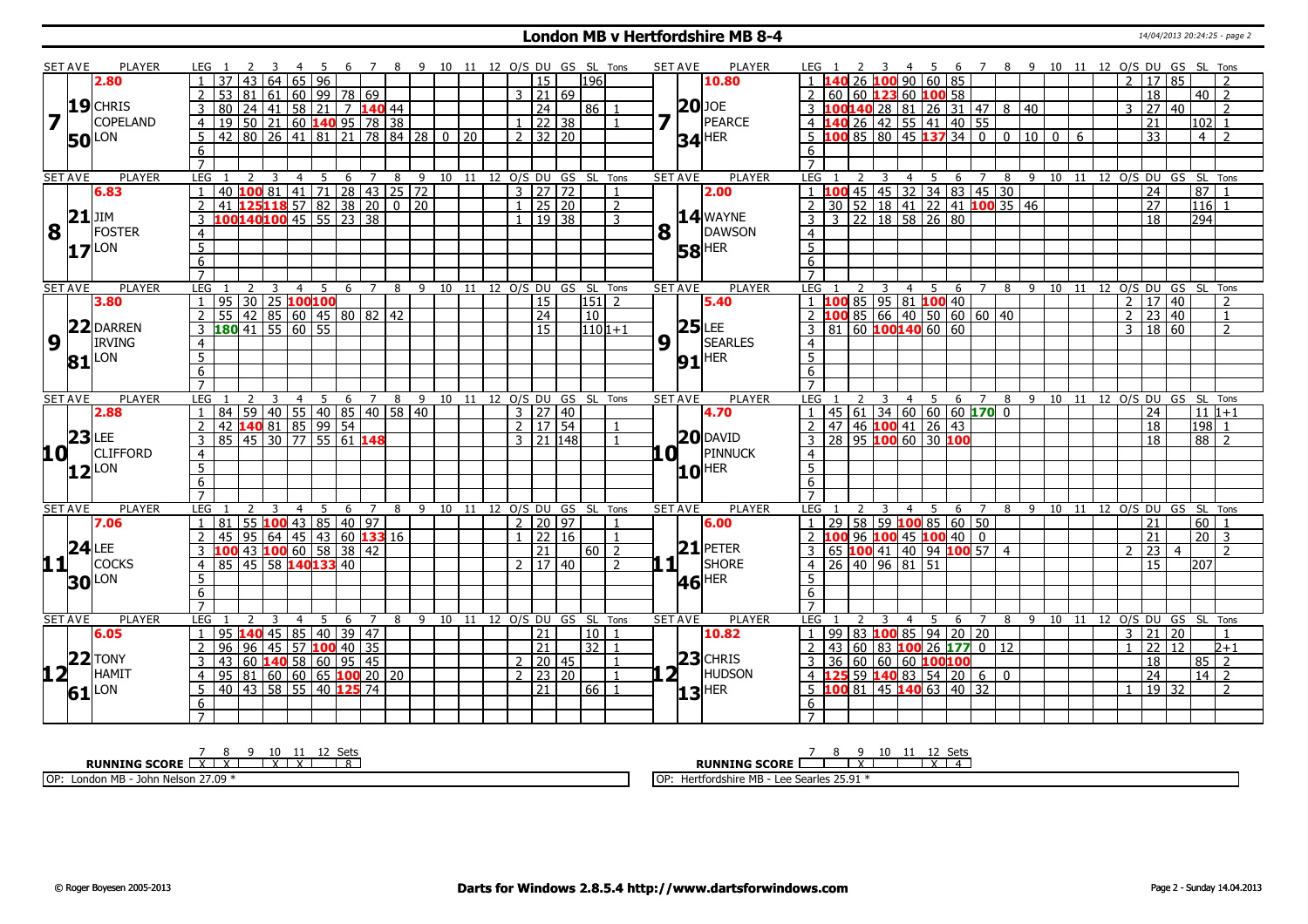### **London MB**

# **Hertfordshire MB**

| <b>PLAYER</b>          |    | W/Liwonilost | <b>AVE</b> |       | TAVE POINTS DARTS TONS TON+ 180 |     |    |    | <b>TONS</b> | <b>IPLAYER</b>       |    | W/Liwonilost! | <b>AVE</b> |       | TAVE  POINTS   DARTS   TONS   TON+   180 |      |    |   | <b>TONS</b> |
|------------------------|----|--------------|------------|-------|---------------------------------|-----|----|----|-------------|----------------------|----|---------------|------------|-------|------------------------------------------|------|----|---|-------------|
| John Nelson            |    |              | 27.09 l    | 10.51 | 2411                            | 89  |    |    | $9 + 0$     | Damian Green         |    |               | 25.57      | 9.80  | 2301                                     | 90 l |    |   | $8 + 1$     |
| Jason Gallagher        |    |              | 23.74      | 9.34  | 1994                            | 84  |    |    | $6+1$       | Ronald Green         |    |               | 23.42      | 6.36  | 1944                                     | 83   |    |   | $5 + 1$     |
| Nick Buckingham        |    |              | 23.39      | 5.77  | 1333                            | 57  |    |    | $5 + 0$     | <b>Gary Ewington</b> |    |               | 25.47      | 6.08  | 1503                                     | 59 l |    |   | $5 + 1$     |
| <b>Paul Killington</b> |    |              | 20.05      | 5.62  | 2446                            | 122 |    |    | $4 + 1$     | <b>Jason Neville</b> |    |               | 20.21      | 6.65  | 2445                                     | 121  |    |   | $6 + 0$     |
| <b>Rob Edwards</b>     |    |              | 23.36      | 8.74  | 1986                            | 85  |    |    | $8 + 0$     | <b>John Creed</b>    |    |               | 22.06      | 4.63  | 1919                                     | 87   |    | 0 | $4 + 0$     |
| Stephen McHale         |    |              | 22.77      | 3.40  | 1503                            | 66  |    |    | $3 + 0$     | Kim Wiffen           | 0  |               | 18.78      | 2.00  | 1183                                     | 63   |    |   | $2 + 0$     |
| <b>Chris Copeland</b>  |    |              | 19.50      | 2.80  | 2223                            | 114 |    |    | $2+0$       | <b>Joe Pearce</b>    |    |               | 20.34      | 10.80 | 2359                                     | 116  |    |   | $9 + 0$     |
| Jim Foster             |    |              | 21.17      | 6.83  | 1503                            | 71  |    |    | $6 + 0$     | <b>Wavne Dawson</b>  | 0  |               | 14.58      | 2.00  | 1006                                     | 69   |    | 0 | $2 + 0$     |
| Darren Irving          |    |              | 22.81      | 3.80  | 1232                            | 54  |    |    | $3 + 1$     | Lee Searles          |    |               | 25.91      | 5.40  | 1503                                     | 58 l |    |   | $5 + 0$     |
| Lee Clifford           |    |              | 23.12      | 2.88  | 1503                            | 65  |    |    | $2+0$       | David Pinnuck        | 0  |               | 20.10      | 4.70  | 1206                                     | 60 l |    | 0 | $4 + 1$     |
| Lee Cocks              |    |              | 24.30      | 7.06. | 1944                            | 80  |    |    | $6 + 0$     | Peter Shore          |    |               | 21.46      | 6.00  | 1717                                     | 80   |    |   | $6 + 0$     |
| <b>Tony Hamit</b>      |    |              | 22.61      | 6.05  | 2397                            | 106 |    |    | $5 + 0$     | <b>Chris Hudson</b>  |    |               | 23.13      | 12.59 | 2406                                     | 104  |    |   | $9 + 1$     |
| <b>TOTALS</b>          | 28 | 19           | 22.63      |       | 22475                           | 993 | 40 | 17 | $59 + 3$    | <b>TOTALS</b>        | 19 | 28            | 21.71      |       | 21492                                    | 990  | 51 |   | $65 + 5$    |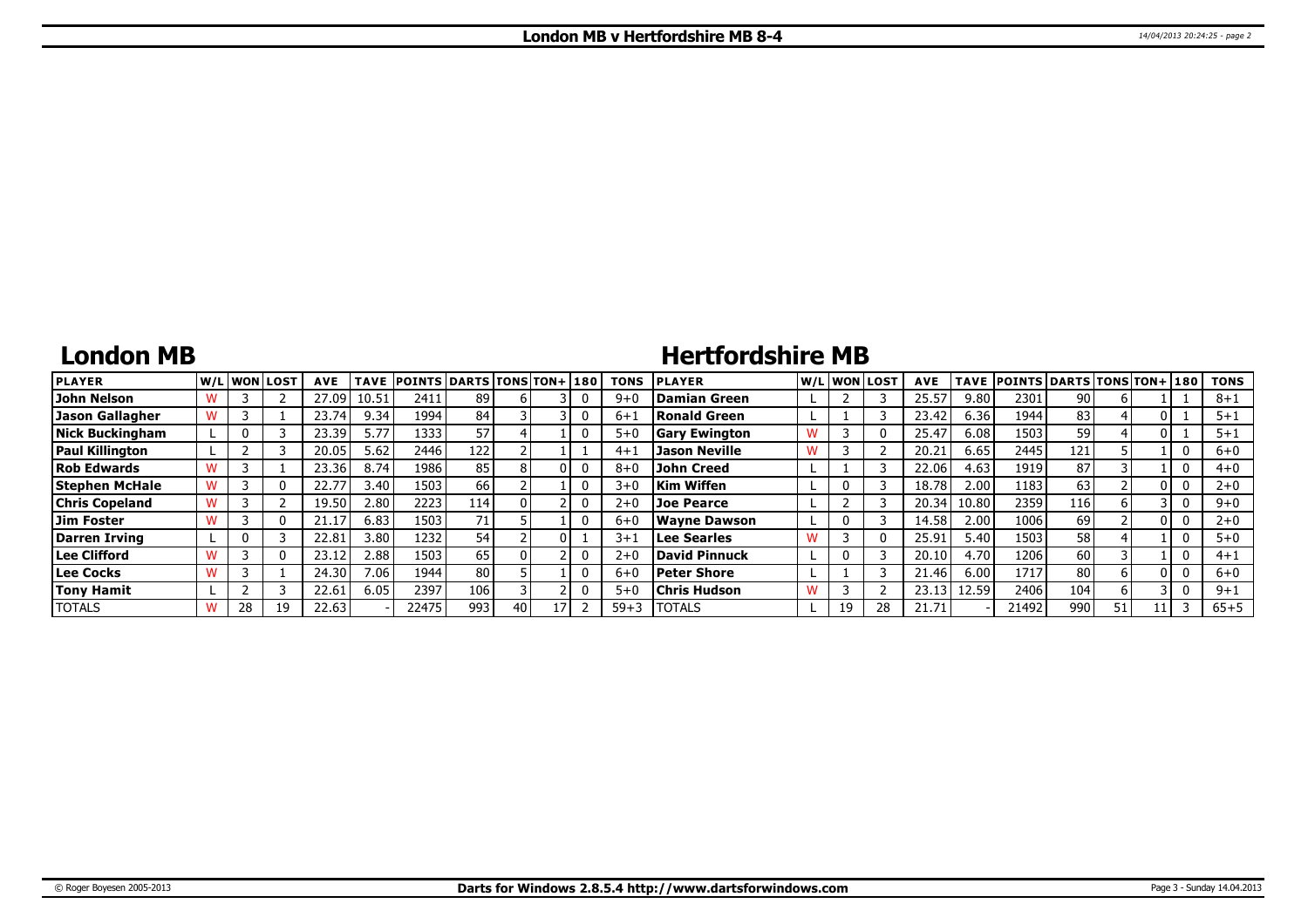#### **London WB v Hertfordshire WB 6-0** 14/04/2013 20:23:48 - page 1

|                         | <b>SET AVE</b> | <b>PLAYER</b>       | LEG 1          |                                                                       |                                                                        |   |                |                |   |     |                |   |                                                             |                |             |       |                                    |                          |                                | 4 5 6 7 8 9 10 11 12 O/S DU GS SL Tons |                  | <b>SET AVE</b>     | <b>PLAYER</b>        | LEG 1             |    |       | - 3 |                                                                 |                                                                             |                   |                |             |                                                                                                                                                                                                                                                     |                 |                 |              |                 |                                                                                   |                   |                |
|-------------------------|----------------|---------------------|----------------|-----------------------------------------------------------------------|------------------------------------------------------------------------|---|----------------|----------------|---|-----|----------------|---|-------------------------------------------------------------|----------------|-------------|-------|------------------------------------|--------------------------|--------------------------------|----------------------------------------|------------------|--------------------|----------------------|-------------------|----|-------|-----|-----------------------------------------------------------------|-----------------------------------------------------------------------------|-------------------|----------------|-------------|-----------------------------------------------------------------------------------------------------------------------------------------------------------------------------------------------------------------------------------------------------|-----------------|-----------------|--------------|-----------------|-----------------------------------------------------------------------------------|-------------------|----------------|
|                         |                | 2.00                |                |                                                                       |                                                                        |   |                |                |   |     |                |   | 81 85 60 36 24 50                                           |                |             |       | 3 27 50                            |                          |                                |                                        |                  |                    | 2.00                 |                   |    |       | 45  | 45                                                              | 41                                                                          | 71                |                |             | 25   60   40                                                                                                                                                                                                                                        |                 |                 |              | 27              | 4 5 6 7 8 9 10 11 12 O/S DU GS SL Tons                                            | 112               |                |
|                         |                |                     |                |                                                                       | 22   40   45   41   22   45   31   60   81   14   64                   |   |                |                |   |     |                |   |                                                             |                |             |       | l 49 l                             | $\mathcal{L}$            |                                |                                        |                  |                    |                      |                   |    |       |     |                                                                 |                                                                             |                   |                |             | 64 26 55 68 40 60 81 83 18 0                                                                                                                                                                                                                        |                 | $\overline{3}$  | $\Omega$     | 48              |                                                                                   | $\overline{2}$    |                |
|                         |                | $15$ LYNNE          |                | 36                                                                    | 1   60   45   26   60   41                                             |   |                |                |   |     |                |   |                                                             |                |             |       | 21                                 |                          | 192                            |                                        |                  |                    | $14$ JANET           |                   |    |       |     |                                                                 |                                                                             |                   |                |             |                                                                                                                                                                                                                                                     |                 |                 |              |                 | $2 \mid 23 \mid 48$                                                               |                   | 2              |
| $\mathbf{1}$            |                | <b>BIONDINI</b>     |                | 45 41 100 55 60 100 81 19                                             |                                                                        |   |                |                |   |     |                |   |                                                             |                |             |       | $2 \mid 23 \mid 19$                |                          |                                |                                        | 1                |                    | DRISCOLL             |                   |    |       |     |                                                                 | 3 100 41 100 60 60 36 56 48<br>4 30 45 85 30 40 60 28                       |                   |                |             |                                                                                                                                                                                                                                                     |                 |                 |              | 21              |                                                                                   | 183               |                |
|                         |                |                     | $\overline{4}$ |                                                                       |                                                                        |   |                |                |   |     |                |   |                                                             |                |             |       |                                    |                          |                                | $\mathcal{P}$                          |                  |                    |                      |                   |    |       |     |                                                                 |                                                                             |                   |                |             |                                                                                                                                                                                                                                                     |                 |                 |              |                 |                                                                                   |                   |                |
|                         |                | $10^{\text{LON}}$   | 5              |                                                                       |                                                                        |   |                |                |   |     |                |   |                                                             |                |             |       |                                    |                          |                                |                                        |                  |                    | $34$ <sup>HER</sup>  | 5                 |    |       |     |                                                                 |                                                                             |                   |                |             |                                                                                                                                                                                                                                                     |                 |                 |              |                 |                                                                                   |                   |                |
|                         |                |                     | 6              |                                                                       |                                                                        |   |                |                |   |     |                |   |                                                             |                |             |       |                                    |                          |                                |                                        |                  |                    |                      | 6                 |    |       |     |                                                                 |                                                                             |                   |                |             |                                                                                                                                                                                                                                                     |                 |                 |              |                 |                                                                                   |                   |                |
|                         |                |                     | $\overline{7}$ |                                                                       |                                                                        |   |                |                |   |     |                |   |                                                             |                |             |       |                                    |                          |                                |                                        |                  |                    |                      | $\overline{7}$    |    |       |     |                                                                 |                                                                             |                   |                |             |                                                                                                                                                                                                                                                     |                 |                 |              |                 |                                                                                   |                   |                |
|                         | <b>SET AVE</b> | <b>PLAYER</b>       | <b>LEG</b>     |                                                                       | 2                                                                      |   | $\overline{4}$ | 5              |   | 6 7 |                |   |                                                             |                |             |       |                                    |                          | 8 9 10 11 12 0/S DU GS SL Tons |                                        |                  | <b>SET AVE</b>     | <b>PLAYER</b>        | LEG <sub>1</sub>  |    | 2     | 3   | $\overline{4}$                                                  | 5                                                                           |                   |                |             |                                                                                                                                                                                                                                                     |                 |                 |              |                 | 6 7 8 9 10 11 12 O/S DU GS SL Tons                                                |                   |                |
|                         |                | 7.40                |                | 100 100 45 100 60 31 65                                               |                                                                        |   |                |                |   |     |                |   |                                                             |                |             |       | $3 \mid 21 \mid 65$                |                          |                                | 3                                      |                  |                    |                      | $\mathbf{1}$      |    |       |     |                                                                 | $69$   22   63   25   47   21                                               |                   |                |             |                                                                                                                                                                                                                                                     |                 |                 |              | $\overline{18}$ |                                                                                   | 254               |                |
|                         |                |                     | $\overline{2}$ | $44$ <b>100 100</b> 60 45 60 72 0 20                                  |                                                                        |   |                |                |   |     |                |   |                                                             |                |             |       | $3 \mid 27 \mid 20$                |                          |                                | $\overline{2}$                         |                  |                    |                      | 2                 |    |       |     |                                                                 |                                                                             |                   |                |             | 6 95 41 41 63 95 99 29 28                                                                                                                                                                                                                           |                 |                 |              | $\overline{27}$ |                                                                                   | $\overline{4}$    |                |
|                         |                | $22$ TAMMY          | $\overline{3}$ |                                                                       | 60 60 40 100 83 18                                                     |   |                |                |   |     |                |   |                                                             |                |             |       | $1 \mid 19 \mid 18$                |                          |                                | $\mathcal{P}$                          |                  |                    | <b>16 RITA</b>       | $\mathbf{3}$      |    |       |     | $\overline{57}$ $\overline{73}$ $\overline{41}$ $\overline{31}$ |                                                                             | $\frac{1}{79}$ 45 |                |             |                                                                                                                                                                                                                                                     |                 |                 |              | $\overline{18}$ |                                                                                   | 175               |                |
| $\overline{\mathbf{2}}$ | $\mathbf{T}$   | MACKENZIE           | $\overline{4}$ |                                                                       |                                                                        |   |                |                |   |     |                |   |                                                             |                |             |       |                                    |                          |                                |                                        |                  | -11                | BROWNLESS            | $\overline{4}$    |    |       |     |                                                                 |                                                                             |                   |                |             |                                                                                                                                                                                                                                                     |                 |                 |              |                 |                                                                                   |                   |                |
|                         |                | $43$ <sup>LON</sup> | $\overline{5}$ |                                                                       |                                                                        |   |                |                |   |     |                |   |                                                             |                |             |       |                                    |                          |                                |                                        |                  |                    | $98$ <sup>HER</sup>  | 5                 |    |       |     |                                                                 |                                                                             |                   |                |             |                                                                                                                                                                                                                                                     |                 |                 |              |                 |                                                                                   |                   |                |
|                         |                |                     | 6              |                                                                       |                                                                        |   |                |                |   |     |                |   |                                                             |                |             |       |                                    |                          |                                |                                        |                  |                    |                      | 6                 |    |       |     |                                                                 |                                                                             |                   |                |             |                                                                                                                                                                                                                                                     |                 |                 |              |                 |                                                                                   |                   |                |
|                         |                |                     |                |                                                                       |                                                                        |   |                |                |   |     |                |   |                                                             |                |             |       |                                    |                          |                                |                                        |                  |                    |                      |                   |    |       |     |                                                                 |                                                                             |                   |                |             |                                                                                                                                                                                                                                                     |                 |                 |              |                 |                                                                                   |                   |                |
|                         | <b>SET AVE</b> | <b>PLAYER</b>       | LEG            |                                                                       |                                                                        | 3 | $\overline{4}$ | 5 <sup>5</sup> | 6 |     | $\overline{7}$ | 8 |                                                             |                |             |       |                                    |                          | 9 10 11 12 O/S DU GS SL Tons   |                                        |                  | <b>SET AVE</b>     | <b>PLAYER</b>        | LEG               |    |       | 3   | $\overline{4}$                                                  | 5                                                                           | 6                 | $\overline{7}$ | 8           | $-9$                                                                                                                                                                                                                                                | 10              | $\overline{11}$ |              |                 | 12 O/S DU GS SL Tons                                                              |                   |                |
|                         |                | 4.44                |                | 40                                                                    | 84                                                                     |   |                |                |   |     |                |   | 92   45   85   30   51   39   26   0                        | $\sqrt{0}$     |             | $0$ 3 |                                    | $\boxed{42}$ $\boxed{4}$ |                                |                                        |                  |                    | 1.00                 |                   | 60 |       |     |                                                                 | $55$ 58 45 3                                                                |                   |                |             | 60 41 26 82 24 31 12                                                                                                                                                                                                                                |                 |                 |              | 42              |                                                                                   | $\overline{2}$    |                |
|                         |                |                     | 2              | $\overline{29}$                                                       |                                                                        |   |                |                |   |     |                |   |                                                             |                |             |       | 42                                 |                          | 8                              |                                        |                  |                    |                      | 2                 | 11 |       |     |                                                                 |                                                                             |                   |                |             |                                                                                                                                                                                                                                                     |                 |                 |              |                 |                                                                                   |                   |                |
|                         |                | $13$ LISA           | $\overline{3}$ | 22                                                                    | 36 44 40 85 22 30 60 63 6 38 13<br>55 <b>123</b> 85 60 44 52 21 23 0 0 |   |                |                |   |     |                |   |                                                             |                |             |       | $\overline{33}$                    |                          | 16                             |                                        |                  | $13$ <sub>JO</sub> |                      | $\mathbf{3}$      | 22 |       |     |                                                                 |                                                                             |                   |                |             |                                                                                                                                                                                                                                                     |                 |                 |              |                 | 45 26 60 26 26 60 41 26 81 26 33 1 40 38<br>45 60 38 60 26 41 26 81 26 33 1 40 38 |                   |                |
| 3                       |                | <b>DUNFORD</b>      | $\overline{4}$ | 81                                                                    | $42$ <b>100</b> 40 7 85 64 41 0 0 25 16                                |   |                |                |   |     |                |   |                                                             |                |             |       | $1 \overline{)34} \overline{)16}$  |                          |                                |                                        | 3                | H.                 | KITCHEN              | $\overline{4}$    |    |       |     |                                                                 |                                                                             |                   |                |             |                                                                                                                                                                                                                                                     |                 | $-5$            |              | $\overline{33}$ |                                                                                   | 5 <sup>1</sup>    |                |
|                         |                |                     | 5              |                                                                       | 7 100 81 45 41 121 58 40 0 8                                           |   |                |                |   |     |                |   |                                                             |                |             |       | $3 \times 30 \times 8$             |                          |                                | $\mathcal{L}$                          |                  |                    |                      | .5                |    |       |     |                                                                 |                                                                             |                   |                |             | $\frac{22}{122}$ $\frac{45}{45}$ $\frac{41}{55}$ $\frac{55}{81}$ $\frac{60}{60}$ $\frac{60}{5}$ $\frac{5}{43}$ $\frac{79}{79}$<br>$\frac{40}{60}$ $\frac{60}{41}$ $\frac{160}{26}$ $\frac{100}{45}$ $\frac{45}{26}$ $\frac{26}{43}$ $\frac{20}{20}$ |                 |                 |              | 30              |                                                                                   | $\overline{40}$ 1 |                |
|                         |                | $71$ <sup>LON</sup> | $\overline{6}$ |                                                                       |                                                                        |   |                |                |   |     |                |   |                                                             |                |             |       |                                    |                          |                                |                                        |                  |                    | <b>58 HER</b>        | 6                 |    |       |     |                                                                 |                                                                             |                   |                |             |                                                                                                                                                                                                                                                     |                 |                 |              |                 |                                                                                   |                   |                |
|                         |                |                     | $\overline{7}$ |                                                                       |                                                                        |   |                |                |   |     |                |   |                                                             |                |             |       |                                    |                          |                                |                                        |                  |                    |                      |                   |    |       |     |                                                                 |                                                                             |                   |                |             |                                                                                                                                                                                                                                                     |                 |                 |              |                 |                                                                                   |                   |                |
|                         |                |                     |                |                                                                       |                                                                        |   | $\overline{4}$ | $\overline{5}$ |   |     |                |   |                                                             |                |             |       | 6 7 8 9 10 11 12 O/S DU GS SL Tons |                          |                                |                                        |                  | <b>SET AVE</b>     | <b>PLAYER</b>        | LEG <sub>1</sub>  |    |       | 3   |                                                                 | $4 \overline{5}$                                                            |                   |                |             |                                                                                                                                                                                                                                                     |                 |                 |              |                 | 6 7 8 9 10 11 12 0/S DU GS SL Tons                                                |                   |                |
|                         |                |                     |                |                                                                       |                                                                        |   |                |                |   |     |                |   |                                                             |                |             |       |                                    |                          |                                |                                        |                  |                    |                      |                   |    |       |     |                                                                 |                                                                             |                   |                |             |                                                                                                                                                                                                                                                     |                 |                 |              |                 |                                                                                   |                   |                |
|                         | <b>SET AVE</b> | PLAYER              | LEG 1          |                                                                       |                                                                        |   |                |                |   |     |                |   |                                                             |                |             |       |                                    |                          |                                |                                        |                  |                    |                      |                   |    |       |     |                                                                 |                                                                             |                   |                |             |                                                                                                                                                                                                                                                     |                 |                 |              |                 |                                                                                   |                   |                |
|                         |                | 4.45                |                | 26 <b>100</b> 44 33 26 60 <b>100</b> 42 50 20                         |                                                                        |   |                |                |   |     |                |   |                                                             |                |             |       |                                    | 28 20                    |                                |                                        |                  |                    | 2.00                 |                   |    |       |     |                                                                 |                                                                             |                   |                |             | 81   45   30   41   41   26 <b>100</b>   43   54                                                                                                                                                                                                    |                 |                 |              | 27              |                                                                                   | 40                |                |
|                         |                |                     |                |                                                                       | <b>40</b> 60 60 75 32 68 26 40                                         |   |                |                |   |     |                |   |                                                             |                |             |       |                                    | 22 40                    |                                |                                        |                  |                    |                      |                   |    |       |     |                                                                 | 81 85 22 60 60 13 42 45                                                     |                   |                |             |                                                                                                                                                                                                                                                     |                 |                 |              | 24              |                                                                                   | $\overline{93}$   |                |
|                         |                | 20 ANDREA           | 3              | 40 l                                                                  | 66 60 41 41 63 45 105 40                                               |   |                |                |   |     |                |   |                                                             |                |             |       |                                    | 25   40                  |                                |                                        |                  |                    | $16$ LYNNE           | 3                 |    |       |     |                                                                 | $100$ 41 44 70 26 25                                                        |                   |                | $9 \mid 41$ |                                                                                                                                                                                                                                                     |                 |                 |              | 24              |                                                                                   | 145               |                |
| 4 <sup>1</sup>          |                | <b>WALKER</b>       |                |                                                                       |                                                                        |   |                |                |   |     |                |   |                                                             |                |             |       |                                    |                          |                                |                                        | $\mathbf{4}$     |                    | <b>TAYLOR</b>        | $\overline{4}$    |    |       |     |                                                                 |                                                                             |                   |                |             |                                                                                                                                                                                                                                                     |                 |                 |              |                 |                                                                                   |                   |                |
|                         |                | $04$ <sup>LON</sup> | $\frac{4}{5}$  |                                                                       |                                                                        |   |                |                |   |     |                |   |                                                             |                |             |       |                                    |                          |                                |                                        |                  |                    | $33$ <sup>HER</sup>  | 5                 |    |       |     |                                                                 |                                                                             |                   |                |             |                                                                                                                                                                                                                                                     |                 |                 |              |                 |                                                                                   |                   |                |
|                         |                |                     | 6              |                                                                       |                                                                        |   |                |                |   |     |                |   |                                                             |                |             |       |                                    |                          |                                |                                        |                  |                    |                      | 6                 |    |       |     |                                                                 |                                                                             |                   |                |             |                                                                                                                                                                                                                                                     |                 |                 |              |                 |                                                                                   |                   |                |
|                         |                |                     | $\overline{7}$ |                                                                       |                                                                        |   |                |                |   |     |                |   |                                                             |                |             |       |                                    |                          |                                |                                        |                  |                    |                      | $\overline{7}$    |    |       |     |                                                                 |                                                                             |                   |                |             |                                                                                                                                                                                                                                                     |                 |                 |              |                 |                                                                                   |                   |                |
|                         | <b>SET AVE</b> | PLAYER              | <b>LEG</b>     |                                                                       |                                                                        |   | $\overline{4}$ | 5              | 6 |     | $\overline{7}$ | 8 | 9                                                           |                |             |       |                                    |                          | 10 11 12 O/S DU GS SL Tons     |                                        |                  | <b>SET AVE</b>     | PLAYER               | LEG               |    |       | 3   | $\overline{4}$                                                  | 5                                                                           | 6                 | $\overline{7}$ | 8           | 9                                                                                                                                                                                                                                                   |                 |                 |              |                 | 10 11 12 O/S DU GS SL Tons                                                        |                   |                |
|                         |                | 6.60                | $\mathbf{1}$   | 60                                                                    | 24 100 120 30 55 52 40 20                                              |   |                |                |   |     |                |   |                                                             |                |             |       | $1 \mid 25 \mid 20$                |                          |                                | $\mathcal{P}$                          |                  |                    | 5.61                 | $\mathbf{1}$      |    |       |     |                                                                 |                                                                             |                   |                |             | 13   63   26 <mark>100</mark> 45   41   15   40 <mark>100</mark>                                                                                                                                                                                    |                 |                 |              | $\overline{27}$ |                                                                                   | $58$   2          |                |
|                         |                |                     | 2              | 30 <sup>°</sup>                                                       | 24 45 81 60 41 45 41 40 29 65                                          |   |                |                |   |     |                |   |                                                             |                |             |       | $2 \mid 32 \mid 65$                |                          |                                |                                        |                  |                    |                      | $\sqrt{2}$ 140 41 |    |       |     | $30 \mid 41$                                                    |                                                                             |                   |                |             | 45 60 88 16 20                                                                                                                                                                                                                                      | 10              |                 |              | 30              |                                                                                   | $10$   1          |                |
|                         |                | $17$ DEE            |                |                                                                       | $58$ 100 26 85                                                         |   |                |                |   |     |                |   |                                                             |                |             |       | $\overline{15}$                    |                          | $ 132 $ 2                      |                                        |                  |                    | $17$ GEMMA           | $\overline{3}$    |    |       |     |                                                                 | 00 81 121 81 82 36                                                          |                   |                |             |                                                                                                                                                                                                                                                     |                 |                 |              |                 | 16 36                                                                             |                   | $\overline{2}$ |
| 5                       | $\mathbf{L}$   | BELCHER             | 4              | 66                                                                    | 41                                                                     |   |                |                |   |     |                |   | $55 \mid 70 \mid 41 \mid 55 \mid 21 \mid 60 \mid 52 \mid 0$ | $\overline{0}$ | $\mathbf 0$ |       | 42                                 |                          | $\overline{15}$                |                                        | $5\vert \bar{ }$ |                    | SHERDEL              | $\overline{4}$    |    |       |     |                                                                 |                                                                             |                   |                |             | 45 41 26 80 81 77 39 27                                                                                                                                                                                                                             | 30 <sup>2</sup> | $\mathbf{0}$    | $\mathbf{0}$ | 40              | $\overline{4}$                                                                    |                   |                |
|                         |                |                     | 5              | $-60$ 140 41 60 100 42 18 40                                          |                                                                        |   |                |                |   |     |                |   |                                                             |                |             |       |                                    | 22 40                    |                                | $\mathcal{P}$                          |                  |                    |                      | 5                 |    |       |     |                                                                 | 45 35 85 22 60 44 26 82                                                     |                   |                |             |                                                                                                                                                                                                                                                     |                 |                 |              | 24              |                                                                                   | 102               |                |
|                         |                | $34$ <sup>LON</sup> | 6              |                                                                       |                                                                        |   |                |                |   |     |                |   |                                                             |                |             |       |                                    |                          |                                |                                        |                  |                    | $04$ <sup>HER</sup>  | 6                 |    |       |     |                                                                 |                                                                             |                   |                |             |                                                                                                                                                                                                                                                     |                 |                 |              |                 |                                                                                   |                   |                |
|                         |                |                     | $\overline{7}$ |                                                                       |                                                                        |   |                |                |   |     |                |   |                                                             |                |             |       |                                    |                          |                                |                                        |                  |                    |                      | $\overline{7}$    |    |       |     |                                                                 |                                                                             |                   |                |             |                                                                                                                                                                                                                                                     |                 |                 |              |                 |                                                                                   |                   |                |
|                         | <b>SET AVE</b> | <b>PLAYER</b>       | <b>LEG</b>     |                                                                       |                                                                        |   |                | 5              | 6 |     | $\overline{7}$ | 8 |                                                             |                |             |       |                                    |                          | 9 10 11 12 O/S DU GS SL Tons   |                                        |                  | <b>SET AVE</b>     | <b>PLAYER</b>        | LEG <sub>1</sub>  |    |       |     | $\overline{4}$                                                  | -5                                                                          | 6                 | $\overline{7}$ | 8           | 9                                                                                                                                                                                                                                                   | 10              | 11              |              |                 | 12 O/S DU GS SL Tons                                                              |                   |                |
|                         |                | 8.45                | $\overline{1}$ | 22                                                                    | 45 30 85 26 36 85 100 72                                               |   |                |                |   |     |                |   |                                                             |                |             |       | $2 \mid 26 \mid 72$                |                          |                                |                                        |                  |                    | 1.00                 | $\mathbf{1}$      | 22 |       |     |                                                                 | 30 36 43 30 83 60 85                                                        |                   |                |             |                                                                                                                                                                                                                                                     |                 |                 |              | 24              |                                                                                   | 112               |                |
|                         |                |                     | $\overline{2}$ | 30                                                                    | 45 140 100 45 19 73                                                    |   |                |                |   |     |                |   |                                                             |                |             |       | 21                                 |                          | 49                             | $\overline{2}$                         |                  |                    |                      | 2                 |    | 83 45 |     |                                                                 | 100 45 64 98 26 40                                                          |                   |                |             |                                                                                                                                                                                                                                                     |                 |                 |              |                 | $1 \overline{22} \overline{40}$                                                   |                   |                |
|                         |                | $16$ DEBS           | $\overline{3}$ | 100                                                                   | 30 85 85 <b>140</b> 29 0 16                                            |   |                |                |   |     |                |   |                                                             |                |             |       | 24                                 |                          | $16 \mid 2$                    |                                        |                  |                    |                      | $\overline{3}$    |    |       |     |                                                                 |                                                                             |                   |                |             |                                                                                                                                                                                                                                                     |                 |                 |              |                 | $3 \mid 24 \mid 72$                                                               |                   |                |
| 6                       |                | <b>WATLING</b>      | $\overline{4}$ | 60                                                                    | 29 125 11 40 140 96                                                    |   |                |                |   |     |                |   |                                                             |                |             |       | $3 \mid 21 \mid 96$                |                          |                                | $\overline{2}$                         |                  | $6\sqrt{1}$        |                      | $\overline{4}$    |    |       |     |                                                                 |                                                                             |                   |                |             |                                                                                                                                                                                                                                                     |                 |                 |              | 21              |                                                                                   | 228               |                |
|                         |                |                     | 5              | 26   26   10   45   41   36   70   9   30   60   23   31   2   53   2 |                                                                        |   |                |                |   |     |                |   |                                                             |                |             |       |                                    |                          |                                |                                        |                  |                    | $\frac{15}{1}$ LINDA | 5 <sup>5</sup>    |    |       |     |                                                                 | 58   81   85   41   26   40   98   72<br>  22   26   45   68   25   27   60 |                   |                |             | 65   41   81   41   53   84   96   20   12                                                                                                                                                                                                          | 6 <sup>1</sup>  | 0 <sub>0</sub>  |              | 51              |                                                                                   | $\overline{2}$    |                |
|                         |                | 83 LON              | 6              |                                                                       |                                                                        |   |                |                |   |     |                |   |                                                             |                |             |       |                                    |                          |                                |                                        |                  |                    | $ 23 $ HER           | 6                 |    |       |     |                                                                 |                                                                             |                   |                |             |                                                                                                                                                                                                                                                     |                 |                 |              |                 |                                                                                   |                   |                |

**RUNNING SCORE** 1 X 2 X 3 X 4 X 5 X 6 X Sets 6 OP: London WB - Tammy MacKenzie 22.43 \* **RUNNING SCORE** 1 2 3 4 5 6 Sets 0 OP: Hertfordshire WB - None